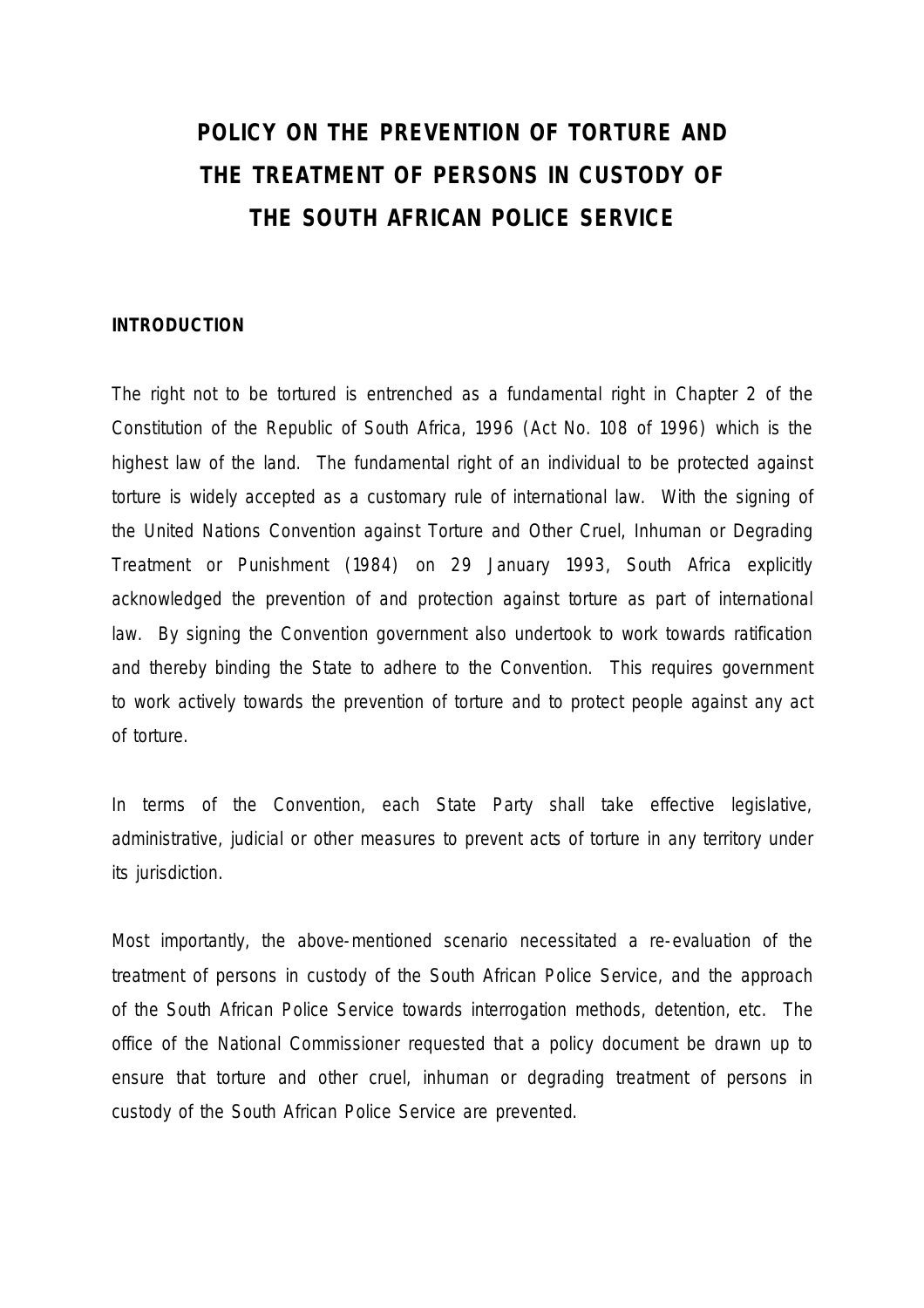It should be noted that this document does not deal with pain or suffering arising from, inherent in or incidental to, lawful sanctions. The "use of force" which is inherent in or incidental to lawful sanctions is not seen as torture, and will therefor not be dealt with.

The instructions, set out below, will eventually be incorporated into National Orders. Until this is done, it is the responsibility of every station commissioner and other commander to ensure that members under their command at all times adhere thereto.

It should be noted that the commentary after a paragraph does not form part of the instructions, but are intended to give guidance to members about its application and interpretation.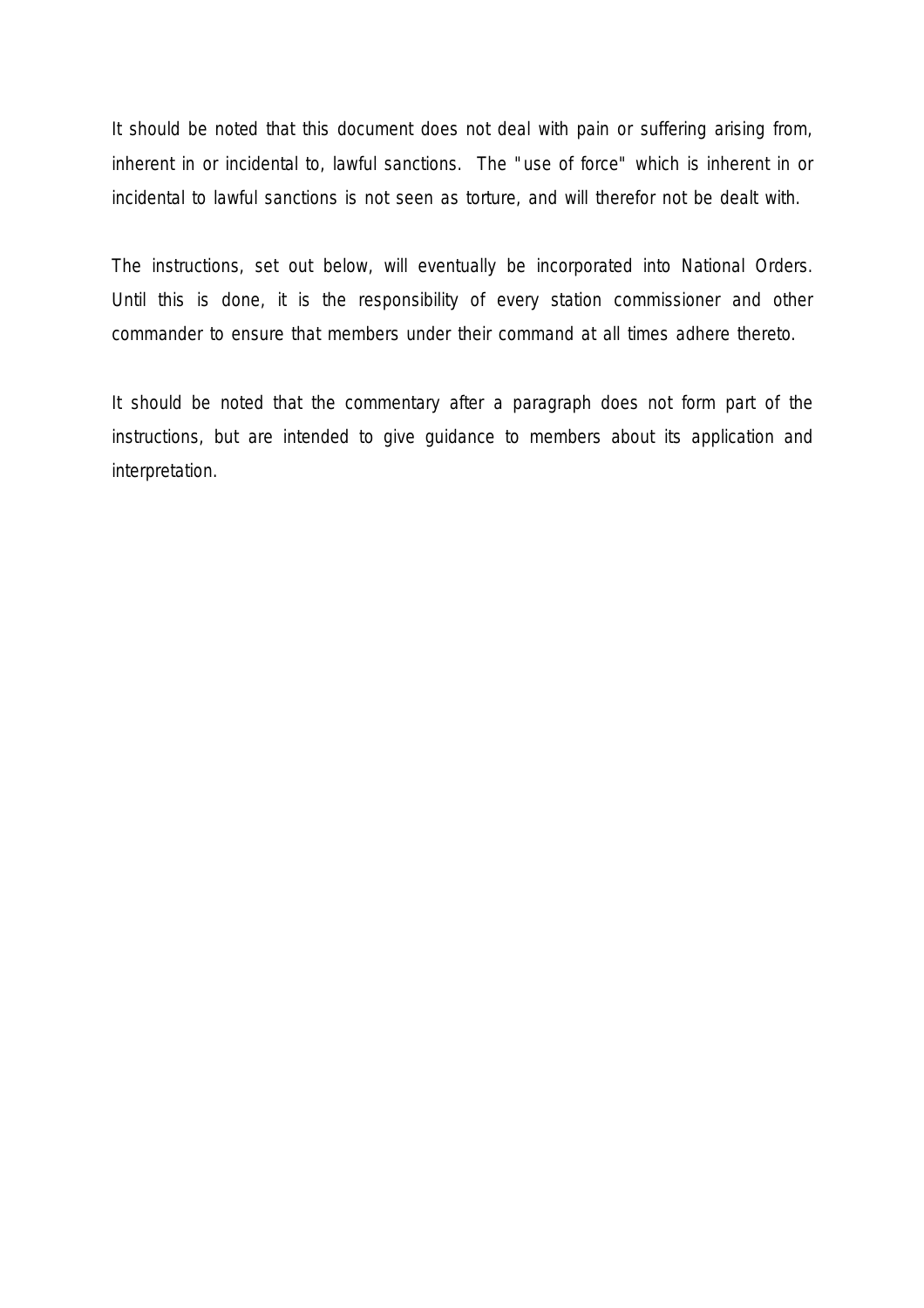# **INSTRUCTIONS**

# **1 Definitions**

(1) In this document, unless the context otherwise indicates, -

# (a) *appropriate adult* means:

(i) in the case of a juvenile:

his or her parent or guardian or person in whose care the parent or guardian has placed such juvenile, a probation officer or other social worker in whose area of jurisdiction the juvenile is being detained, an official from correctional services in the area concerned or any other responsible member of the public who is 18 years or older. If none of the afore-mentioned are available, the *station commissioner* or any other *member* (excluding the *charge office commander*) to whom he or she has delegated his or her authority in writing; and

(ii) in the case of a person who is mentally handicapped:

a relative, guardian or other person responsible for his or her care or custody, or someone who has experience in dealing with mentally handicapped persons or another responsible member of the public who is 18 years or older. If none of the afore-mentioned are available, the *station commissioner* or any other *member* (excluding the *charge*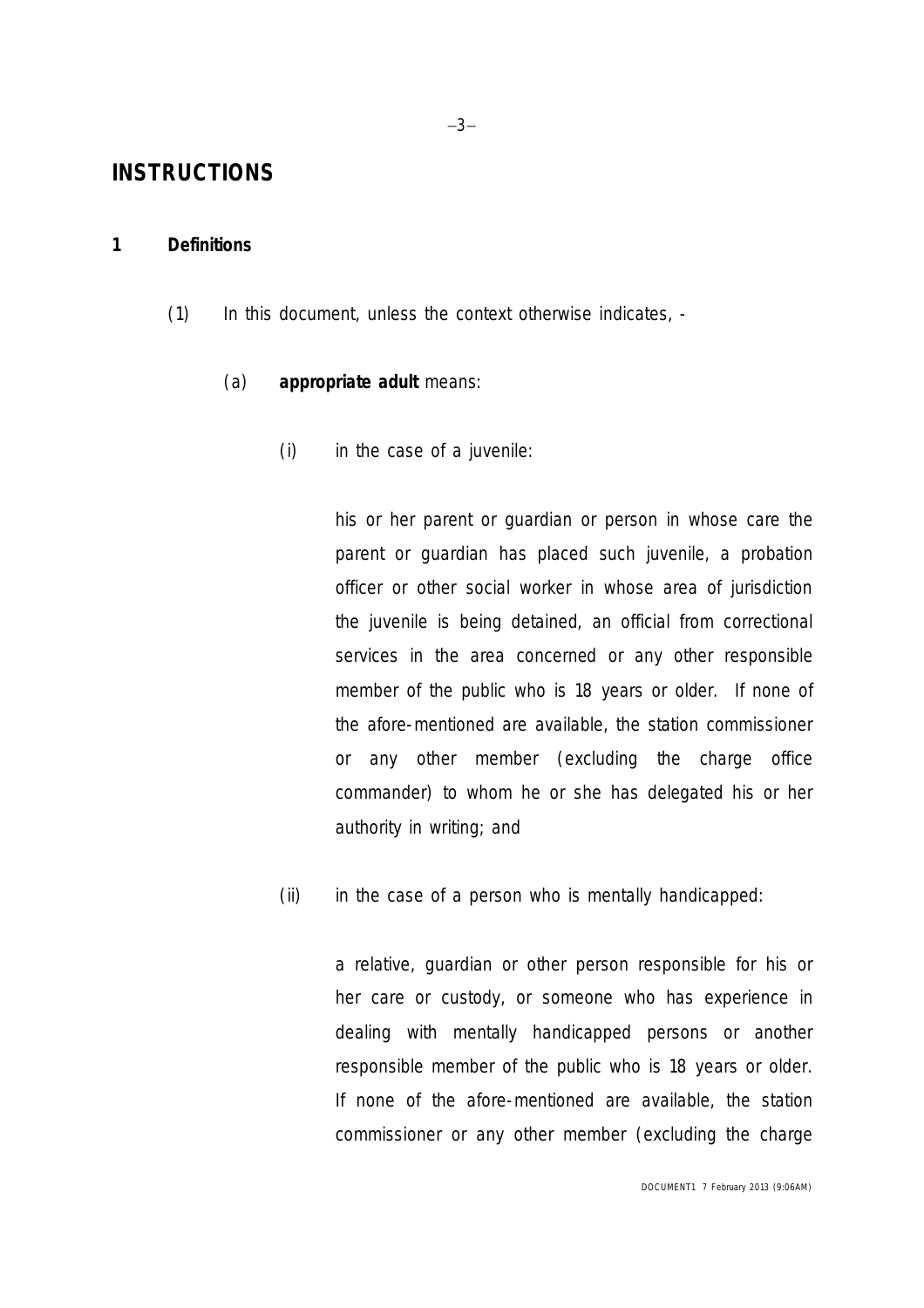*office commander*) to whom he or she has delegated his or her authority in writing.

- (b) *approved restraining measures* means handcuffs and/or leg irons.
- (c) *charge office commander* means the *member* in charge of the charge office and/or the *member* in charge of the detention facilities at an office under the control of *the Service* and includes a *member* who is performing the functions of a *charge office commander*;
- (d) *intimate search* means a search which consists of the physical examination of a person's body orifices, including such person=s mouth, nose, ears, anus and vagina;
- (e) *member* means any member of *the Service* as defined in section 1(x) of the South African Police Service Act, 1995 (Act No. 68 of 1995);
- (f) *person in custody* means a person deprived of his or her freedom of movement by a *member* or any other person, who is detained in the custody of *the Service* and who has not yet been lawfully released or handed over or handed back to the Department of Correctional Services or any other institution for detention;
- (g) *questioning* means the questioning by a *member* of a person, who is an accused or suspect, regarding his or her alleged involvement in the commission of an offence or alleged offence,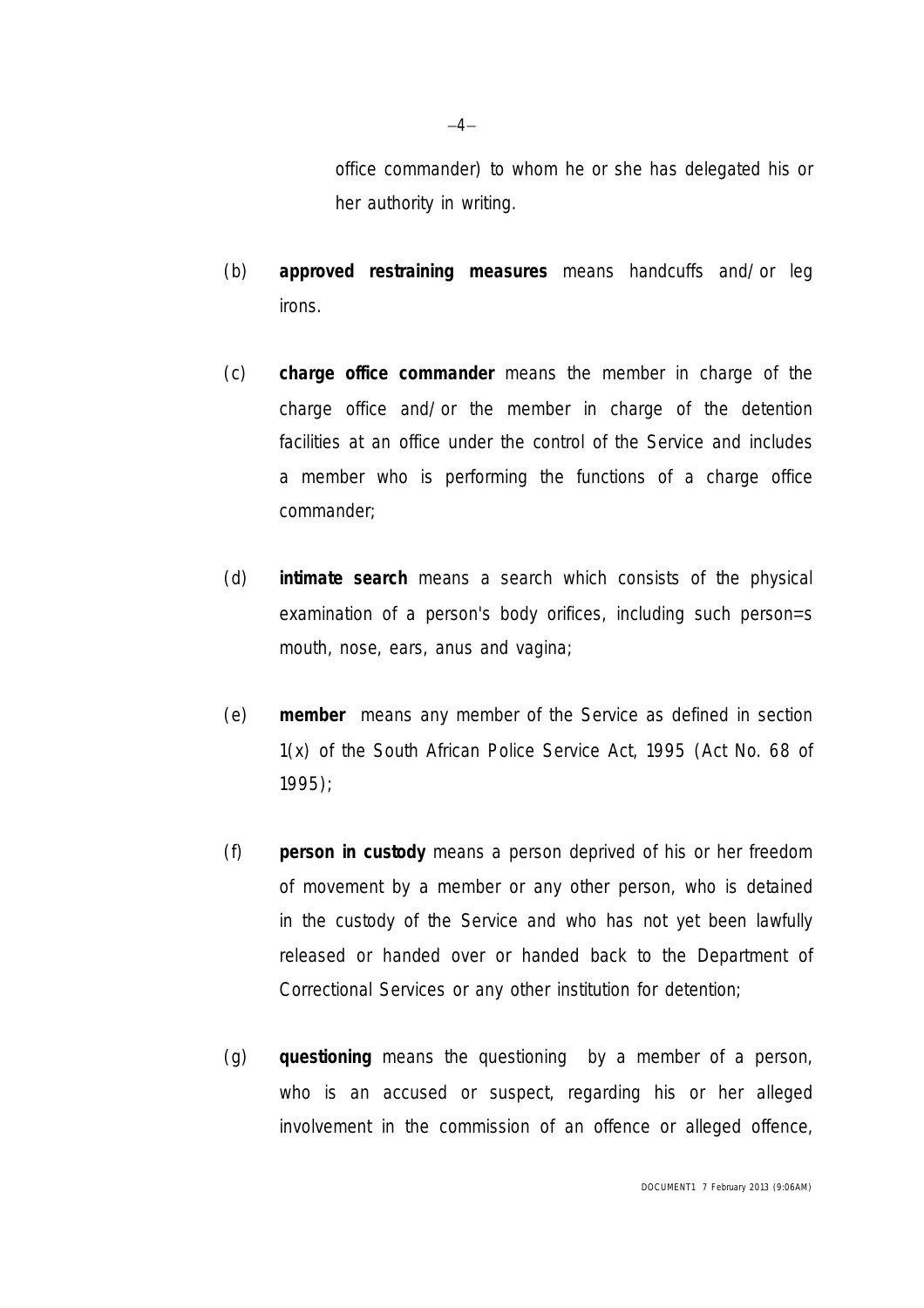but excludes the questioning of a person who is not suspected of having been so involved at the time of the questioning;

- (h) *station commissioner* means the station commissioner of the station area in which a person is or has been detained in custody or any other *member* to whom he or she has delegated his or her authority in writing;
- (i) *the Act* means the South African Police Service Act, 1995 (Act No. 68 of 1995) and regulations promulgated in terms thereof;
- (j) *the Service* means the South African Police Service; and
- (k) *torture* may include, but is not limited to, any cruel, inhuman or degrading treatment or punishment, as referred to in section 12(1)(e) of the Constitution of the Republic of South Africa, 1996 (Act No. 108 of 1996) and may further include any act by which severe pain, suffering or humiliation, whether physical or mental, is intentionally inflicted on a person for purposes of obtaining from him or her or a third person information or a confession, punishing him or her for an act he or she or a third person has committed or is suspected of having committed, or intimidating him or her or a third person, when such pain, suffering or humiliation is inflicted by or at the instigation of or with the consent or acquiescence of a *member* or any other person acting under the authority or protection of *the Service*.
- (2) The *interests of justice* will be established, if there are reasonable grounds to believe that the exercise of any right: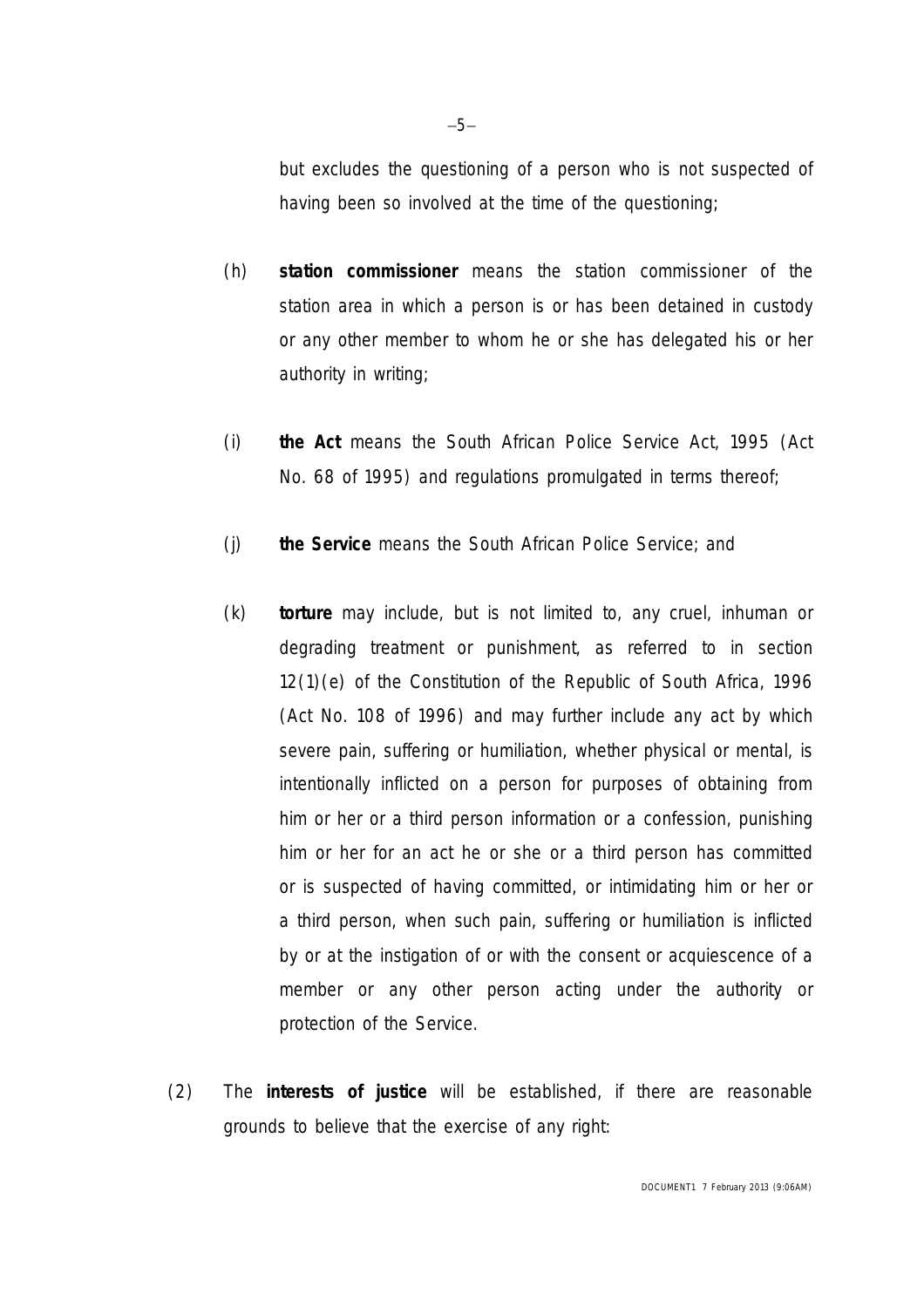- (a) will lead to interference with or harm to evidence connected with a serious offence or interference with or physical injury to other persons; or
- (b) will lead to the alerting of other persons suspected of having committed such an offence but not yet arrested; or
- (c) will hamper the recovery of property obtained as a result of such an offence.

#### **Comment:**

(1) With reference to the definition of *torture* mentioned in paragraph 1(1)(k), the following can be seen as practical examples of *torture*: Solitary confinement as a form of punishment; isolation in a police cell without food, water or access to toilets; mock executions; attempts or mock attempts to suffocate a person; threats to throw a person out of a window; the use of insulting and abusive language; compelling persons to be present at the *torture* of relatives or friends; forcing a person to stand against a wall for a prolonged period of time; subjecting a person to noise; deprivation of sleep; and any unnecessary application of physical force in escorting or dealing with a *person in custody*.

The above-mentioned examples should not be regarded as exhaustive. Any conduct complying with the definition, whether mentioned in the examples or not, shall be regarded as *torture*. It is to be expected that the definition will be interpreted widely.

(2) It is important to note that there may be no coercion whatsoever to compel a *person in custody* to answer any questions. It is therefore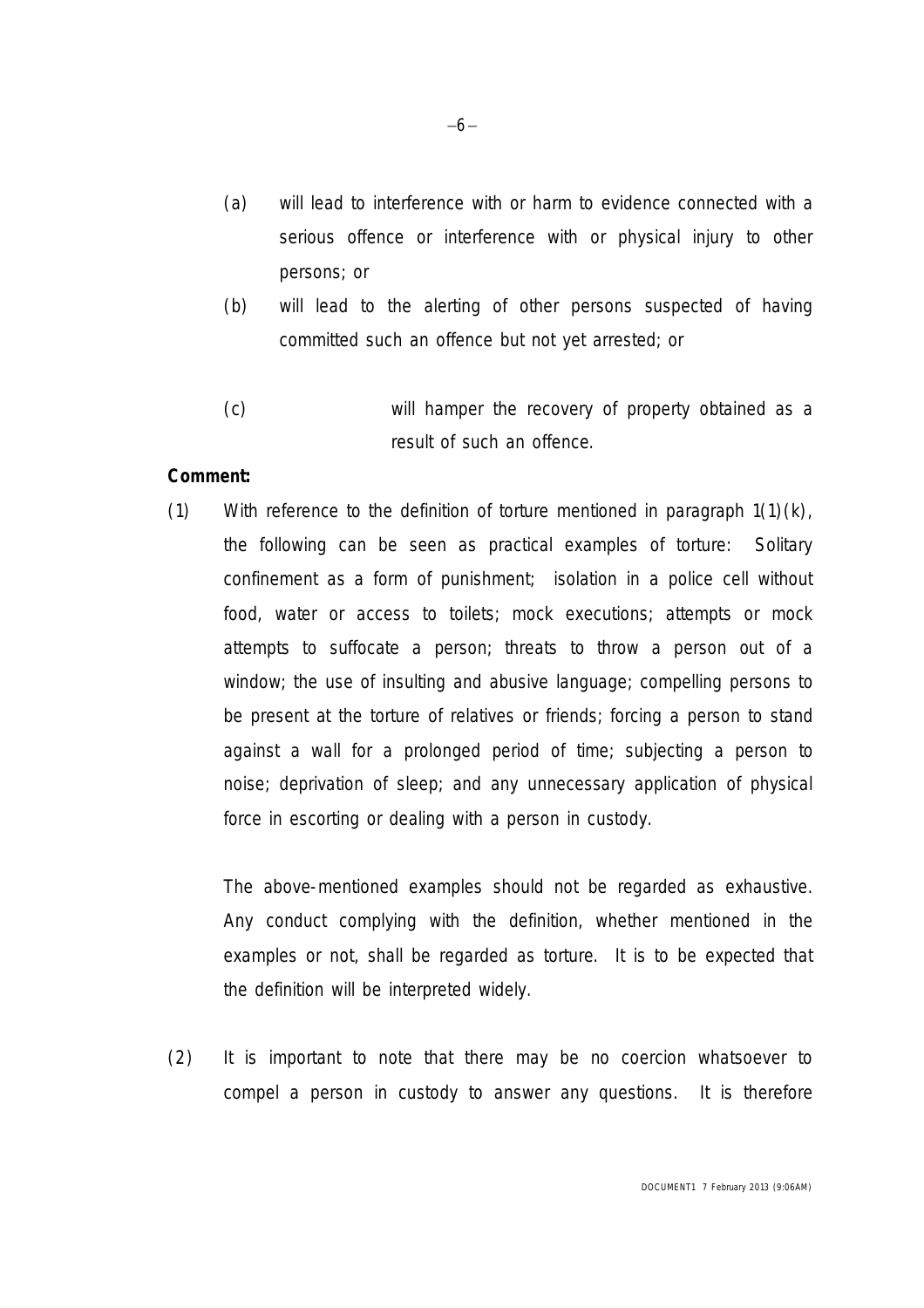recommended that reference should not, under any circumstances, be made to "interrogation", but rather to *questioning*.

# **2 Prohibition against** *torture*

No *member* may *torture* any person, permit anyone else to do so, or tolerate the *torture* of another by anyone. The same shall apply to an attempt to commit *torture* and to an act by any person which constitutes complicity or participation in *torture*. No exception, such as a state of war or a threat of war, state of emergency, internal political instability or any other public emergency will serve as justification for *torture* - there can simply be no justification, ever, for *torture*.

## **Comment:**

As mentioned in the Introduction, every person has, in terms of the Constitution, a fundamental right not to be *tortured*. Internationally, no limitation of the prohibition against *torture* is recognised.

# **3 Acting upon an order, reporting and complaints regarding acts of** *torture*

- (1) An order by a superior or any other authority that a person be *tortured*, is unlawful and shall not be obeyed. The fact that such an order has been given shall immediately be reported to the *station commissioner* or, in the event that the *station commissioner* issues the order, to the area commissioner concerned.
- (2) A *member* who has reason to believe that a person is *tortured*, or that an attempt is being made to do so, shall immediately take all reasonable steps to put an end thereto.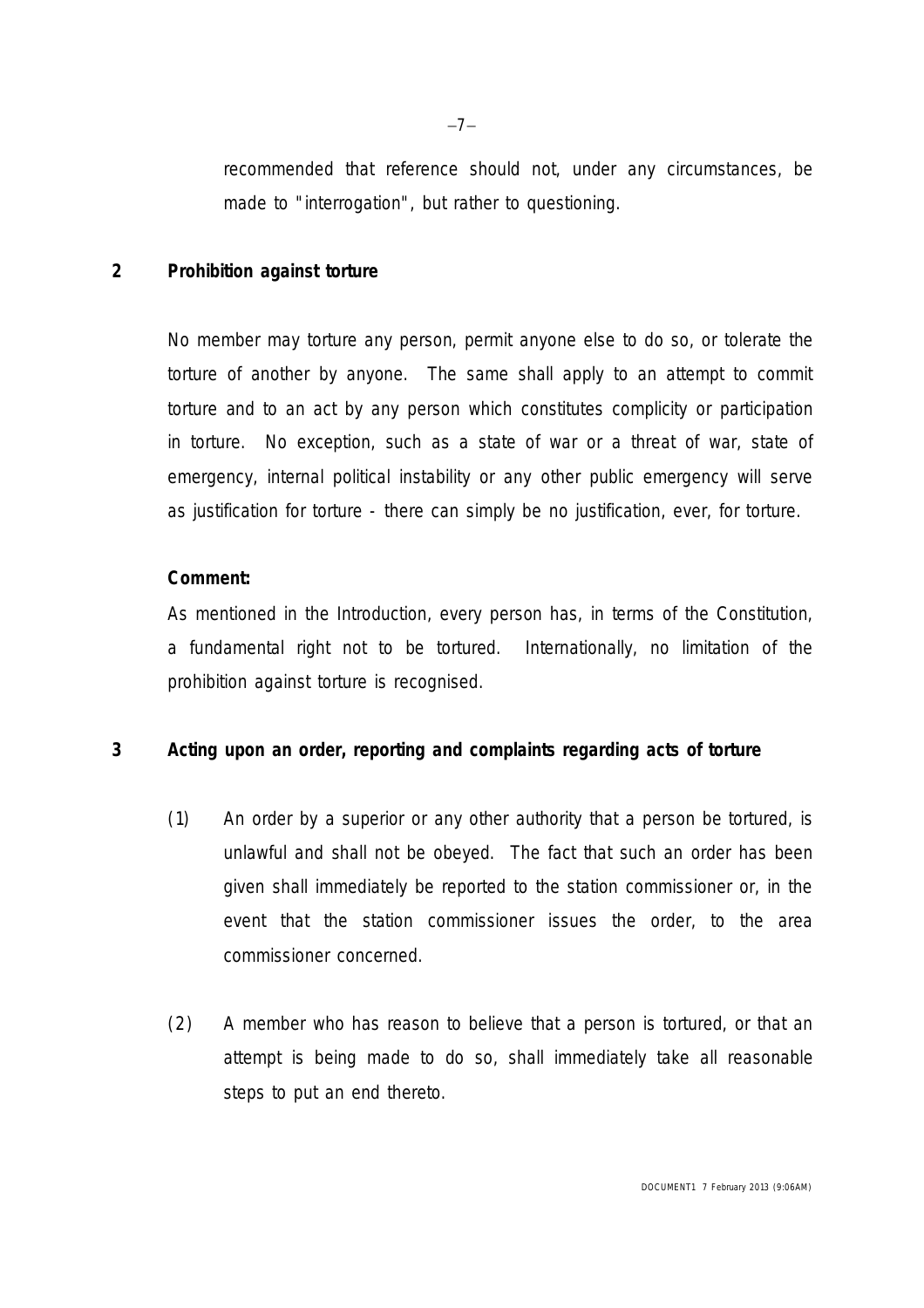- (3) A *member* who has reason to believe that a person has been *tortured* shall immediately report this to the *station commissioner*, or where the *station commissioner* is involved in the incident, to the relevant area commissioner, who shall immediately take steps to ensure that any allegation or complaint regarding a person who has allegedly been *tortured,* is investigated.
- (4) The *station commissioner,* or, where the *station commissioner* is involved in the incident, the area commissioner, shall immediately take steps to protect the *member* or other person who has reported the alleged *torture*, against any form of victimization.
- (5) If a *person in custody* raises a complaint regarding *torture,* the complaint must immediately be conveyed to the *station commissioner* or where appropriate, the area commissioner, who shall act in terms of paragraph 3(3) above: Provided that this does not exclude a *person in custody* to submit a complaint regarding *torture* directly to the Independent Complaints Directorate. The *person in custody* must be informed of his or her right to do so, and if he or she prefers that the matter be reported to the Independent Complaints Directorate, form ICD-1 must be completed and be forwarded to the nearest provincial office of the Independent Complaints Directorate. A suitable entry in the Occurrence Book must be made in this regard.
- (6) If an investigation indicates that a *member* committed, attempted to commit or acted as an accomplice in the commission of *torture*, it should be deemed to be serious misconduct and disciplinary proceedings should immediately be instituted against such a *member* in terms of regulation 8(2)(a) of the South African Police Service Discipline Regulations.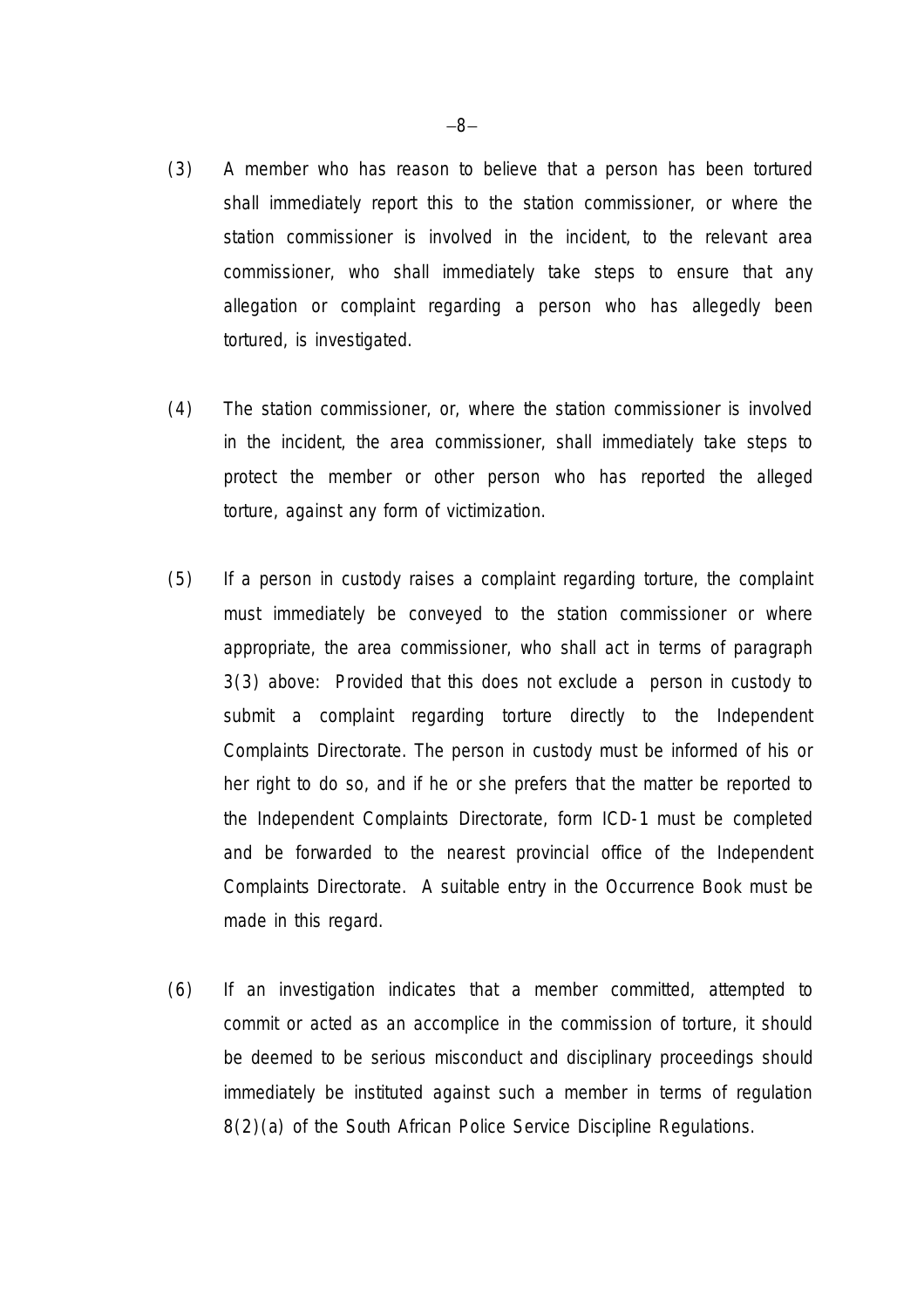(7) If, during disciplinary proceedings, it is found that a *member* has committed *torture*, this will be viewed in a serious light. If the *member* concerned is the *station commissioner* or *charge office commander* where the prohibited act is found to have taken place, it will serve as an aggravating factor.

# **Comment**:

The fact that a *member* acted upon an order by a superior will not be a ground of justification for *torture*. It is the duty of senior *members* to convey to their subordinates the clear message that any *torture* of a *person in custody* of *the Service* is not acceptable and will be dealt with severely.

When the effects of an act of *torture* on the person subjected thereto, the legal and other consequences thereof in relation to *the Service* and the community and the importance attached to protection against *torture* in the international community, are considered, it becomes clear that any conduct by a *member* which constitutes *torture* will be regarded in a very serious light.

# **4 Respect for dignity**

Every *person in custody* shall at all times be treated with respect for his or her human dignity.

#### **Comment:**

In terms of section 10 of the Constitution, every person has the right to respect for and protection of his or her dignity.

# **5** *Person in custody* **to be informed of his or her rights**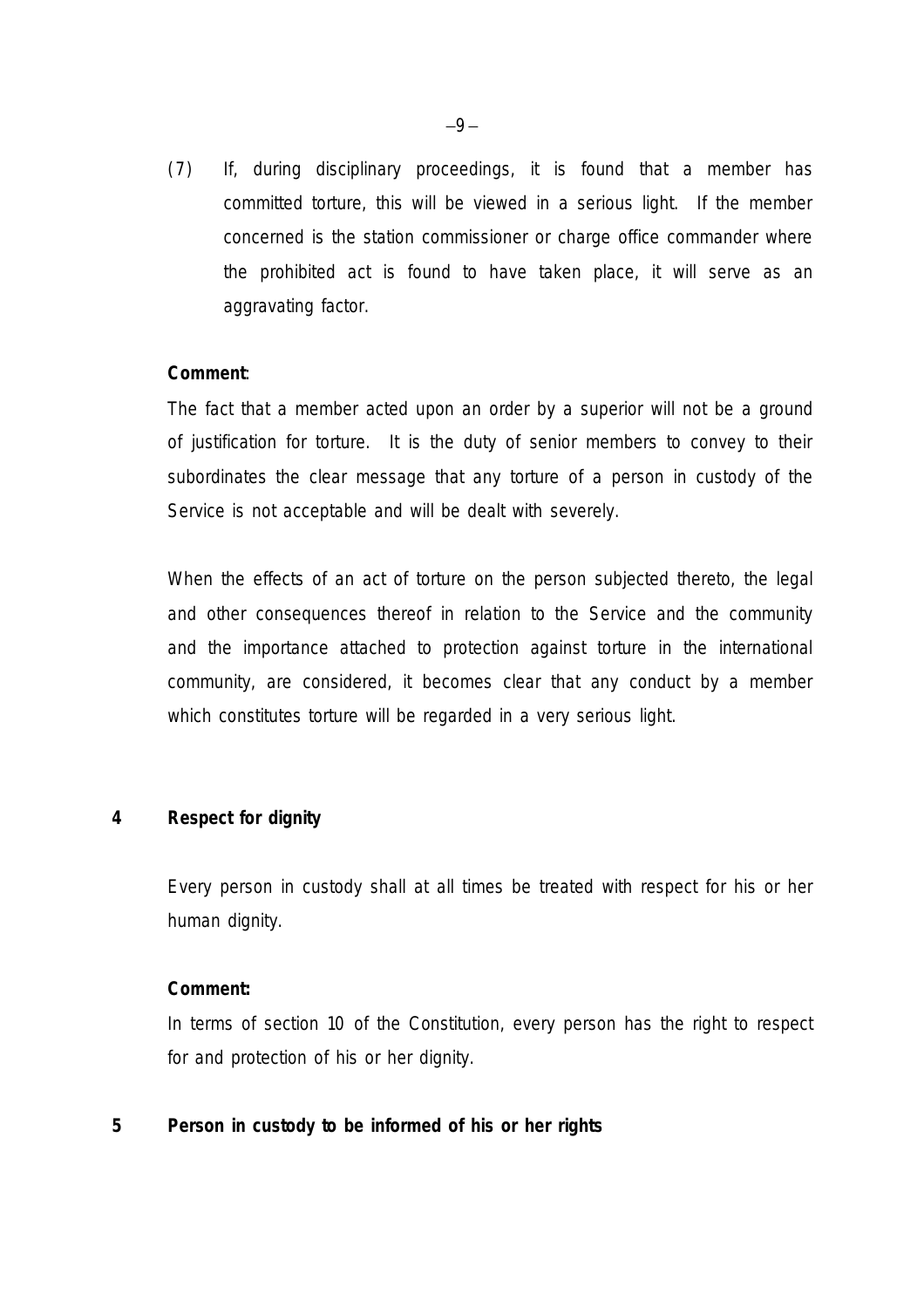- (1) Every person taken into custody shall be promptly informed, by the *member* who takes him or her into custody, in a language which he or she understands, of:
	- (a) the reason for his or her arrest;
	- (b) the right to remain silent and that anything he or she says, may be used as evidence in a court of law;
	- (c) his or her right to consult with a legal practitioner of his or her choice, or if he or she should prefer, to apply to the Legal Aid Board to be provided by the State with the services of a legal practitioner; and
	- (d) his or her right to apply to be released on bail.

If the *person in custody* does not appear to understand any of the languages in which the *member* addresses him or her, such person should in any event be advised of his or her rights in the English language and in any other language in which such *member* is able to communicate and which such *member* suspects that the *person in custody* may understand. Steps must promptly be taken to ascertain a language which the *person in custody* understands, and to have the rights explained to such person in that language by an interpreter. The *member* shall record the warning, and all steps taken with regard thereto, in his or her pocketbook.

(2) In order to ensure that the *person in custody* is duly informed of his or her rights in terms of the Constitution, the *charge office commander* must give the person a written notice setting out his or her rights upon his or her arrival at the police station. The contents of the rights shall be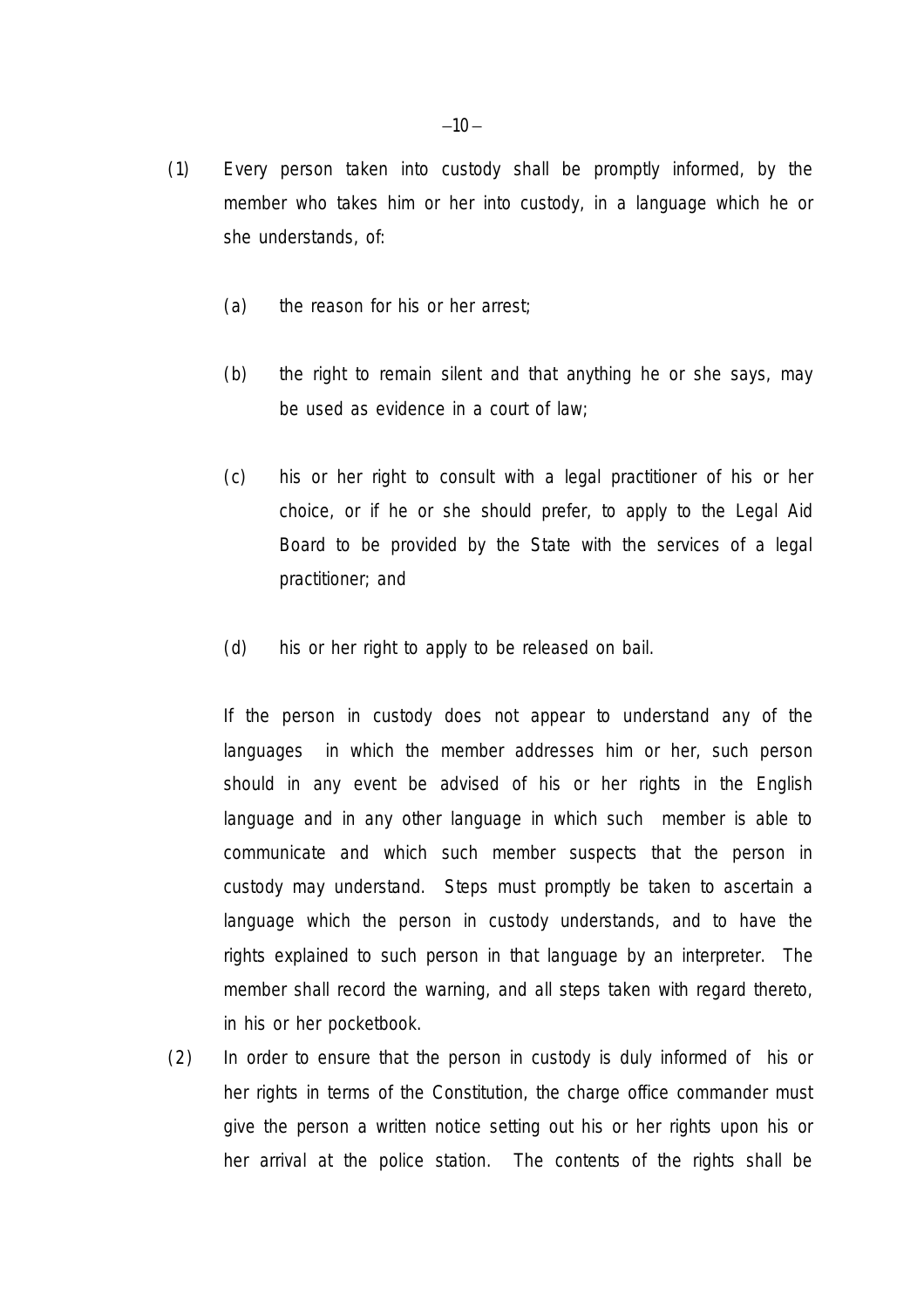explained to such person in a language which he or she understands and it shall be explained to such person that these are continuing rights which may be exercised at any stage during the period in which he or she is detained in custody.

If the *person in custody* does not appear to understand any of the languages in which the *member* addresses him or her, such person should in any event be advised of his or her rights in the English language and in any other language in which such *member* is able to communicate and which such *member* suspects that the *person in custody* may understand. Steps must promptly be taken to ascertain a language which the *person in custody* understands, and to have the rights explained to such person in that language.

(3) The *charge office commander* shall ask the *person in custody* to sign the statement provided for in the notice, and which states that he or she has been informed of his or her rights in terms of the Constitution and that he or she understands the contents thereof. Where the *person in custody* refuses to sign such a statement, a third person must sign the statement to certify that he or she witnessed the *person in custody* being informed of his or her rights and that the *person in custody* refused to sign the said statement.

#### **Comment**:

In terms of the Constitution a *person in custody* must be informed of the rights he or she has as an arrested and detained person. Non-compliance with this paragraph may lead to the detention being unlawful or relevant evidence being excluded in court.

#### **6 Measures to prevent** *torture*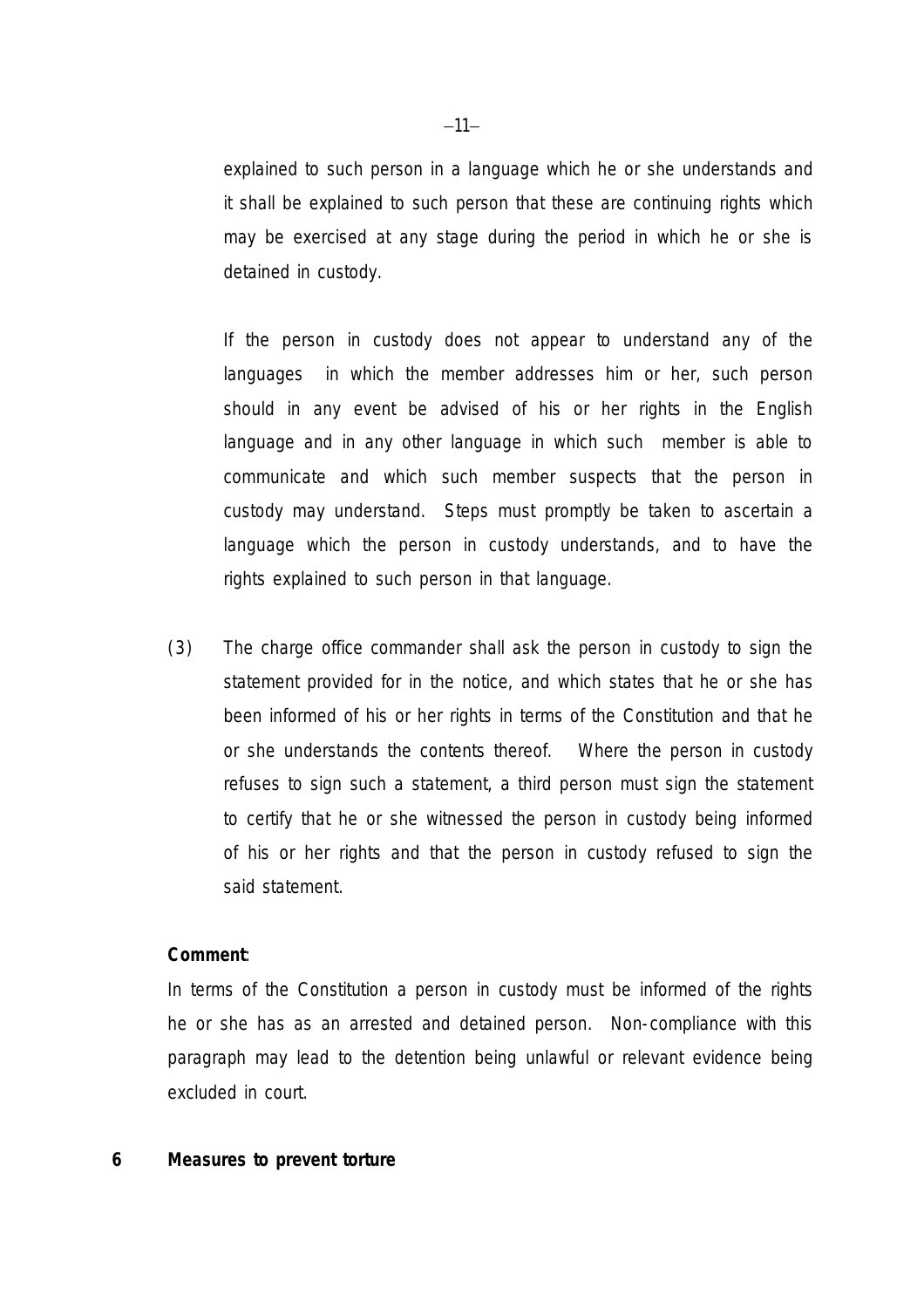- (1) A *station commissioner,* as well as every other commander at any level, shall take effective measures to prevent *torture* by a *member* under his or her command and shall ensure that the following rights of a *person in custody* of *the Service* are respected:
	- (a) A *person in custody* shall be detained under conditions consonant with human dignity. In order to give effect to this right the following conditions of detention must be complied with:
		- (i) The *station commissioner* shall ensure that the number of persons who are accommodated in a police cell shall be reasonable in relation to the size thereof. If this is not possible, the *station commissioner* shall accommodate all additional persons in suitable alternative accommodation, such as in an office or in the police cells of a neighbouring station. A *person in custody* shall not be detained in a police vehicle as an alternative for accommodation in police cells.
		- (ii) A *station commissioner* shall ensure that all police cells have adequate light and ventilation.
		- (iii) Police cells shall be equipped with reasonable means of rest such as a chair or bench, and a *person in custody*, who is kept in custody overnight, shall be provided with a mattress and blankets of a reasonable standard.
		- (iv) A *person in custody* shall be allowed to use toilet facilities and be offered adequate washing facilities.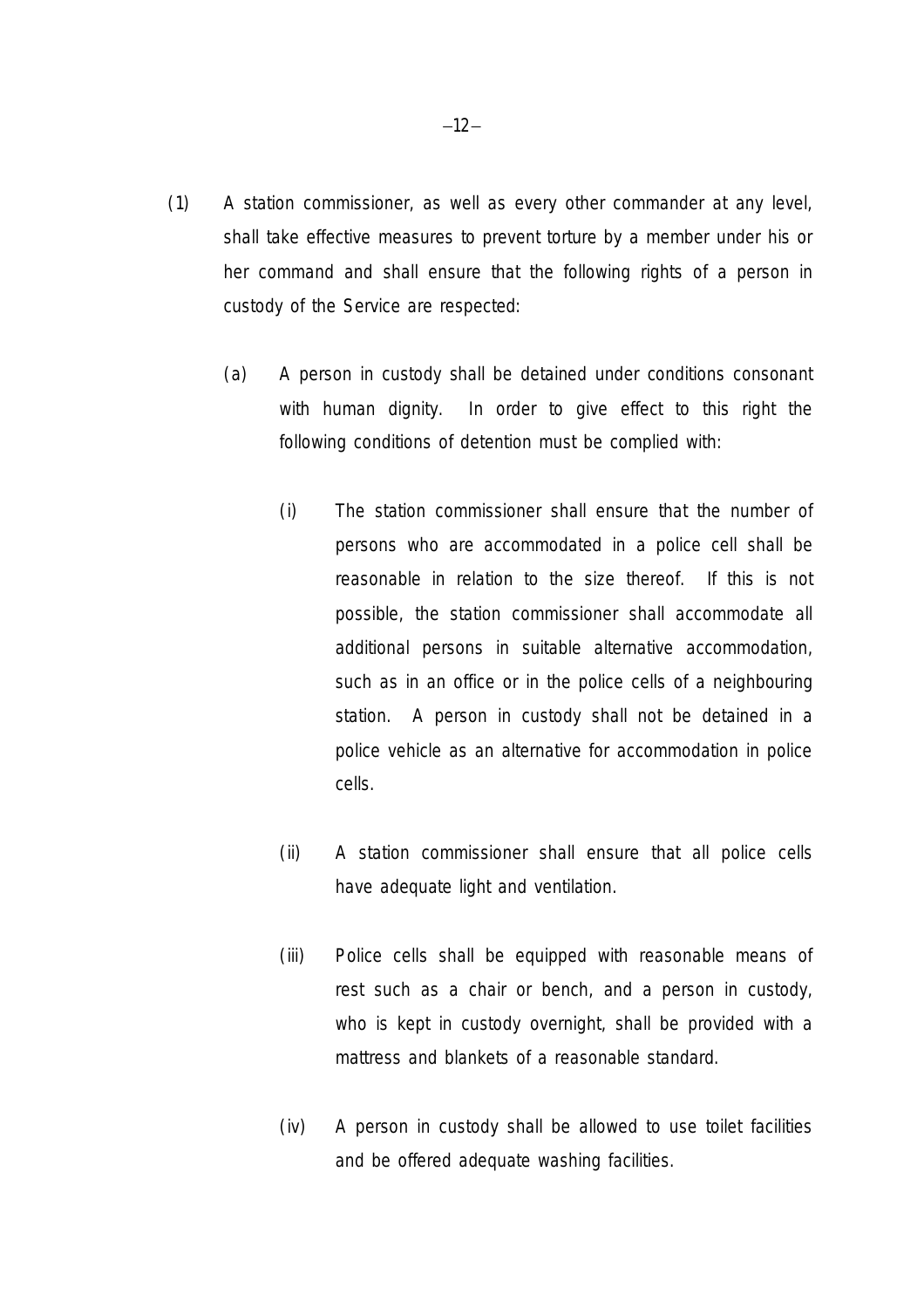- (v) No *person in custody* shall be subjected to restraining measures unless absolutely necessary, in which case only *approved restraining measures* shall be utilized.
- (vi) Open air exercise must be offered daily whenever possible.
- (vii) If it is necessary to remove the clothes of a *person in custody* for the purposes of safety, investigation, hygiene, health or cleaning, replacement clothing of a reasonable standard of comfort and cleanliness must be provided. A *person in custody* may not be questioned unless adequate clothing has been offered to him or her.
- (viii) A *person in custody* shall have ready access to drinking water and be provided with nutritious food three times per day. The meal times are as follows:

| <b>Breakfast</b> |                   |                         | Between 06:00           |  | and |
|------------------|-------------------|-------------------------|-------------------------|--|-----|
|                  |                   | 08:00                   |                         |  |     |
| Lunch            | <b>Property</b>   | Between 12:00 and 14:00 |                         |  |     |
| <b>Dinner</b>    | <b>Contractor</b> |                         | Between 17:00 and 19:00 |  |     |

(b) If the conditions set out in paragraph  $6(1)(a)(i)$  - (vi) cannot be met, the *station commissioner* must, as a matter of urgency, follow the procedures regarding the upgrading of the police cells at his or her station, as set out in the Amalgamation Policy on Facility Management. The *station commissioner* must keep a written progress report setting out the progress made and the reasons for any delay.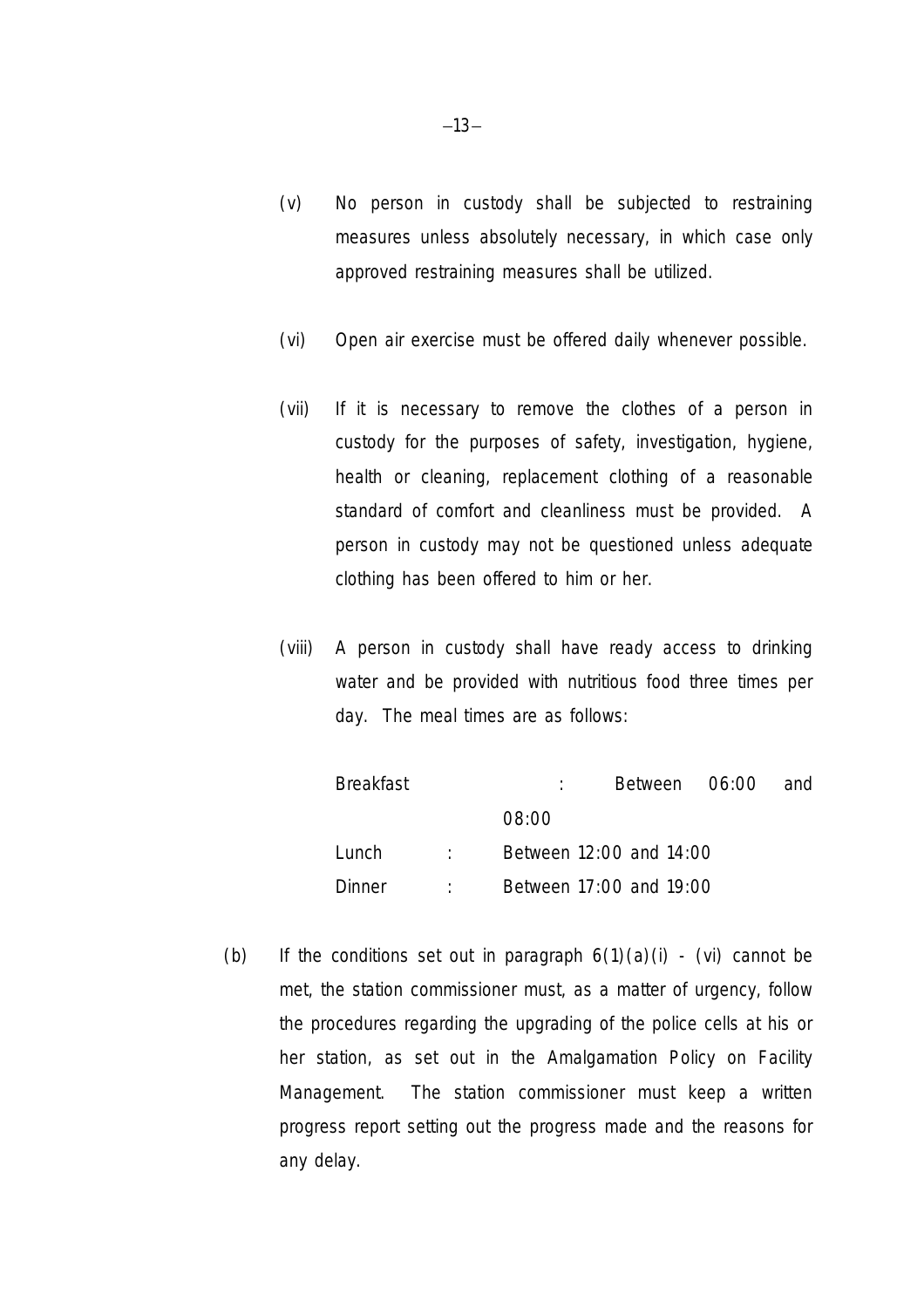- (2) A *person in custody* shall have the right to consult with a legal practitioner of his or her choice subject to paragraph  $6(2)(c)$ , or to apply to be provided with the services of a legal practitioner by the state.
	- (a) The *charge office commander* shall ensure that every *person in custody* is aware of his or her right to consult with a legal practitioner. Where a legal practitioner is requested, the *charge office commander* shall act without delay to enable the *person in custody* to communicate with his or her legal practitioner or where he or she so requests, with the Legal Aid Board to apply to have a legal practitioner provided by the State to him or her. *Questioning* may not commence before this paragraph has been complied with.
	- (b) Where a *person in custody* has not yet had the opportunity to contact a legal practitioner, he or she must immediately after his or her arrival at the police station, be allowed to make a telephone call to his or her legal practitioner.
	- (c) The exercise of the above right may be delayed only if the person has not yet been charged with an offence and the *station commissioner* is of opinion that reasonable grounds exist for believing that the exercise of the above-mentioned right, in respect of the legal representative nominated by the *person in custody,*  will not be in the *interest of justice*. The *station commissioner* must authorize the delay in writing, and specify the reasons for the delay and the time period, which may not exceed 12 hours, during which the *person in custody* may not communicate with or be visited by the legal practitioner: Provided that this does not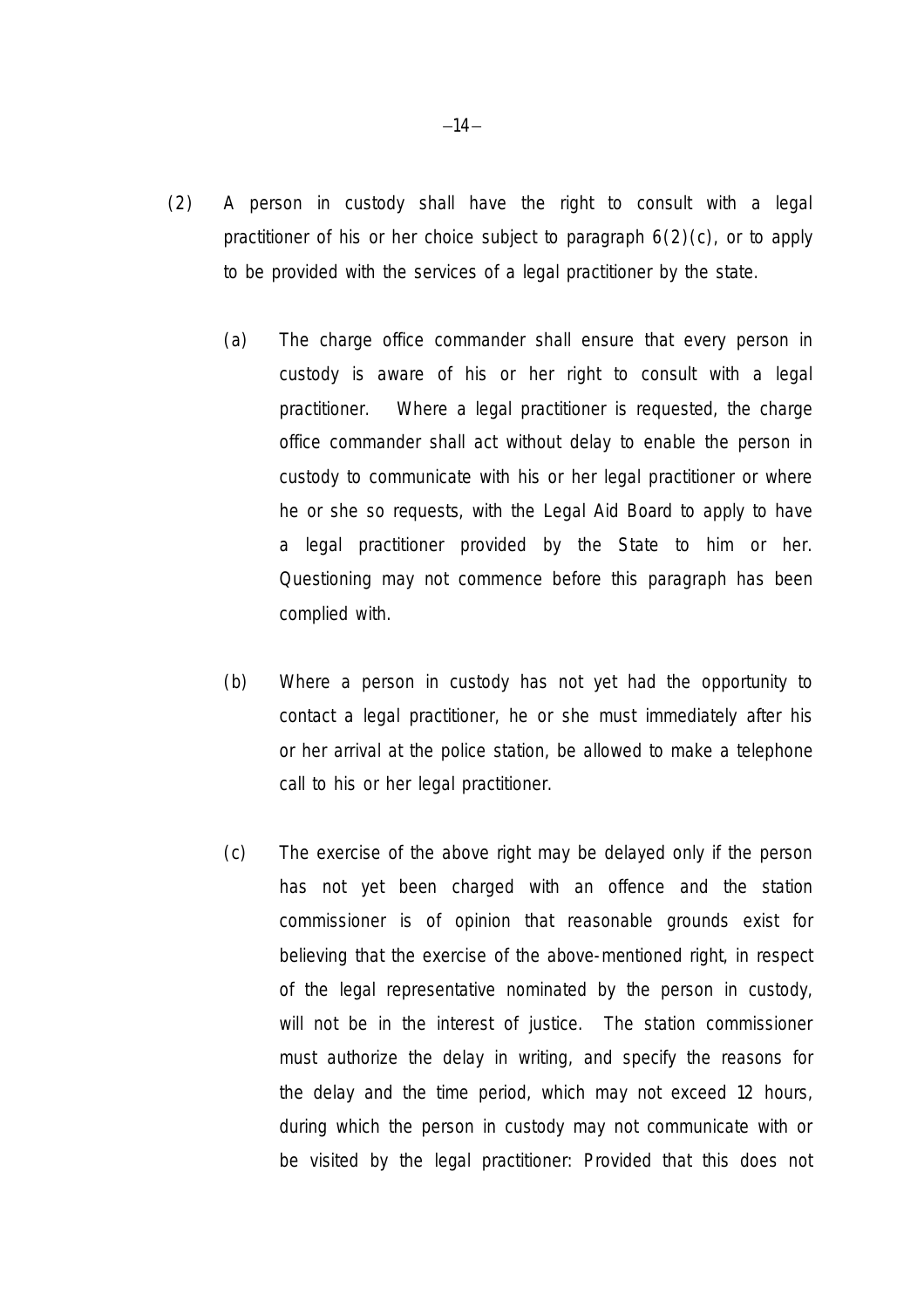mean that the *person in custody=s* right of access to a legal practitioner may be totally denied during the period in question. Such person shall still be entitled to have access to another, independent legal practitioner, in respect of whom there is no reasonable ground to believe that access to him or her will jeopardise the *interest of justice*.

- (d) *Persons in custody*: Special groups:
	- (i) If a *person in custody* appears to be deaf or there is doubt about his or her hearing or speaking ability or ability to understand the language in which the *charge office commander* is communicating, and the *charge office commander* cannot establish effective communication with him or her, the *charge office commander* must as soon as practicable, take steps to ascertain how to communicate with the person in custody, and call an appropriate interpreter to communicate with such person.
	- (ii) If the *person in custody* is a juvenile (below the age of 18 years), the *charge office commander* must ensure that the *member* who has made the arrest, or other responsible *member*, ascertain the identity of an *appropriate adult.* The *appropriate adult* must, as soon as practicable, be informed that the juvenile has been arrested, the reasons therefor and the place where he or she is being detained. In the case of a juvenile who is known to be subject to a supervision order, reasonable steps must be taken to notify the person supervising him or her.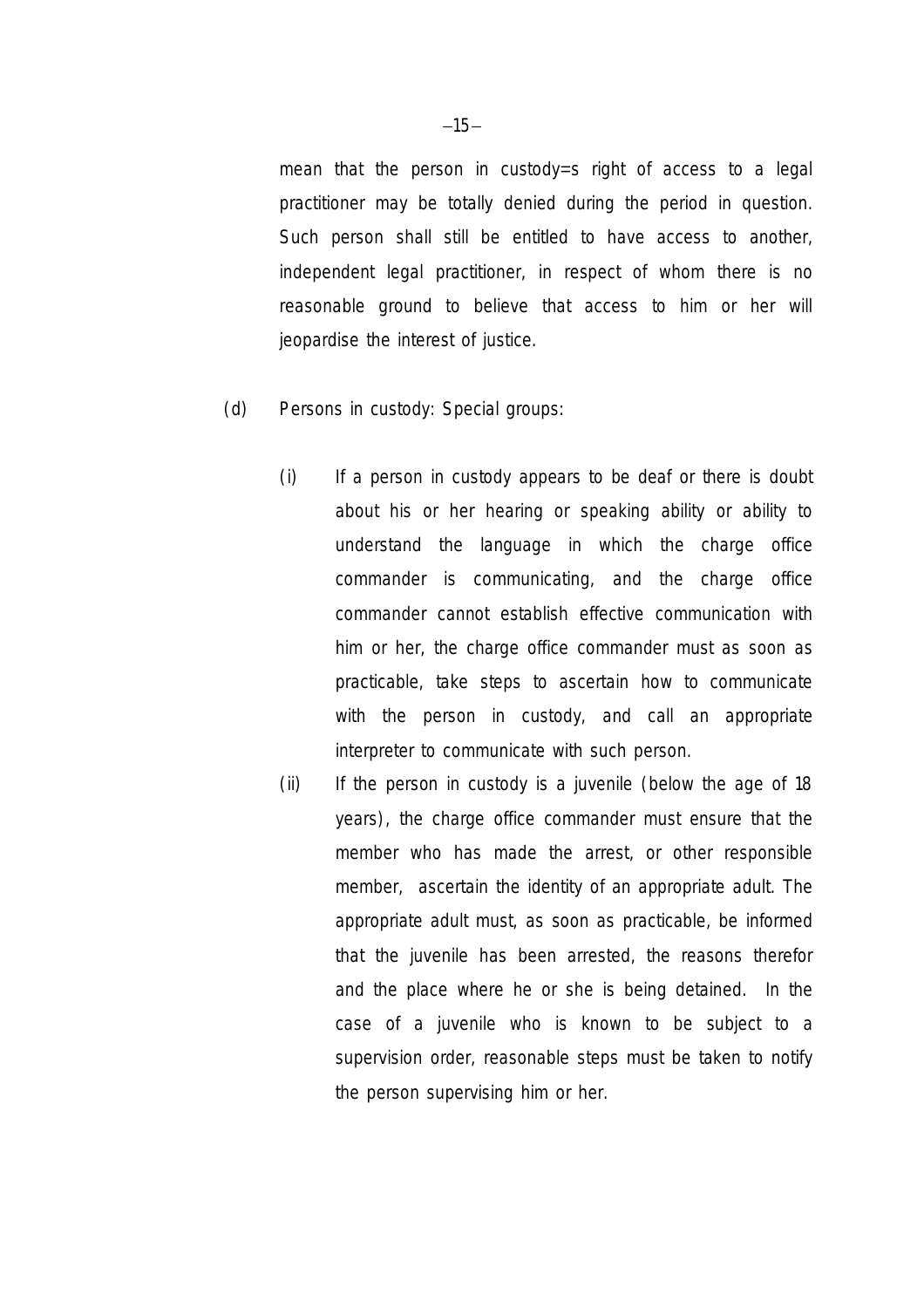- (iii) If a *person in custody* is mentally handicapped or is suffering from a mental disorder, the *charge office commander* shall, as soon as is practicable, inform an *appropriate adult* of the grounds for his or her custody and the place where he or she is being detained and ask the *appropriate adult* to visit the *person in custody* at the police station. (Read together with Standing Order (G) 291).
- (iv) If the *appropriate adult* is already at the police station when information is given to the person as required in paragraph 6(2), the information must be given to the *person in custody* in the presence of the *appropriate adult*. If the *appropriate adult* is not at the police station when the information is given, the information must be repeated to the *person in custody* in the presence of the *appropriate adult,* once that person arrives.
- (v) If a *person in custody* is blind or seriously visually handicapped or is unable to read, the *charge office commander* shall ensure that his or her legal practitioner, relative, an *appropriate adult* or some other person likely to take an interest in him or her (and not involved in the investigation) is available to help in checking any documentation. Where this policy requires written consent or signification, the person assisting the *person in custody*, may, at the request of the *person in custody*, sign the required documentation.
- (3) A person shall have the right to communicate with and be visited by his or her partner, spouse, next-of-kin and religious counsellor.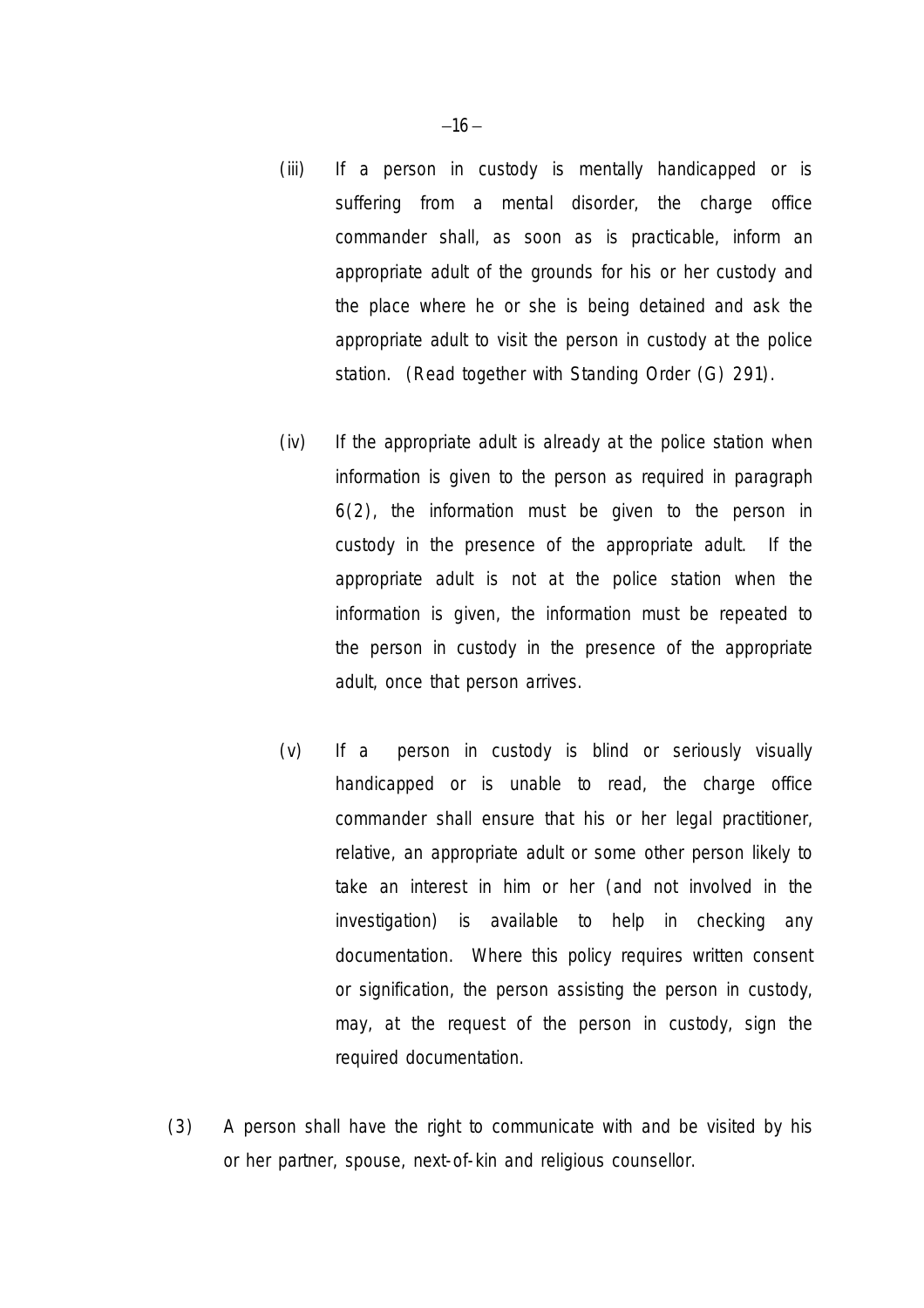- (a) The right of a *person in custody* to communicate and be visited by his or her partner, spouse, next-of-kin and religious counsellor implies that a *person in custody* may on request have certain persons known to him or her, or who is likely to take an interest in his or her welfare, informed at public expense and as soon as is practicable, of his or her whereabouts. If the nominated person cannot be contacted, the *person in custody* may choose up to two alternatives. If they too cannot be contacted the *charge office commander* has the discretion to allow further attempts until the information has been conveyed. The right of a *person in custody* to be visited by his or her partner, spouse, next-of-kin and religious counsellor, is subject to such reasonable restrictions and supervision, as may be determined by the *station commissioner*, to regulate the security and orderly detention of *persons in custody.*
- (b) The exercise of the above right in respect of each of the persons nominated, may be delayed only if the person has not yet been charged with an offence and the *station commissioner* is of opinion that reasonable grounds exist for believing that the exercise of the above-mentioned rights, in respect of the person nominated by the *person in custody,* will not be in the *interest of justice*. The *station commissioner* must authorize the delay in writing, and specify the reasons for the delay and the time period, which may not exceed 12 hours, during which the *person in custody* may not communicate with or be visited by the nominated person.
- (c) If the *person in custody* is a national of another State or Country, he or she shall immediately be assisted to communicate with the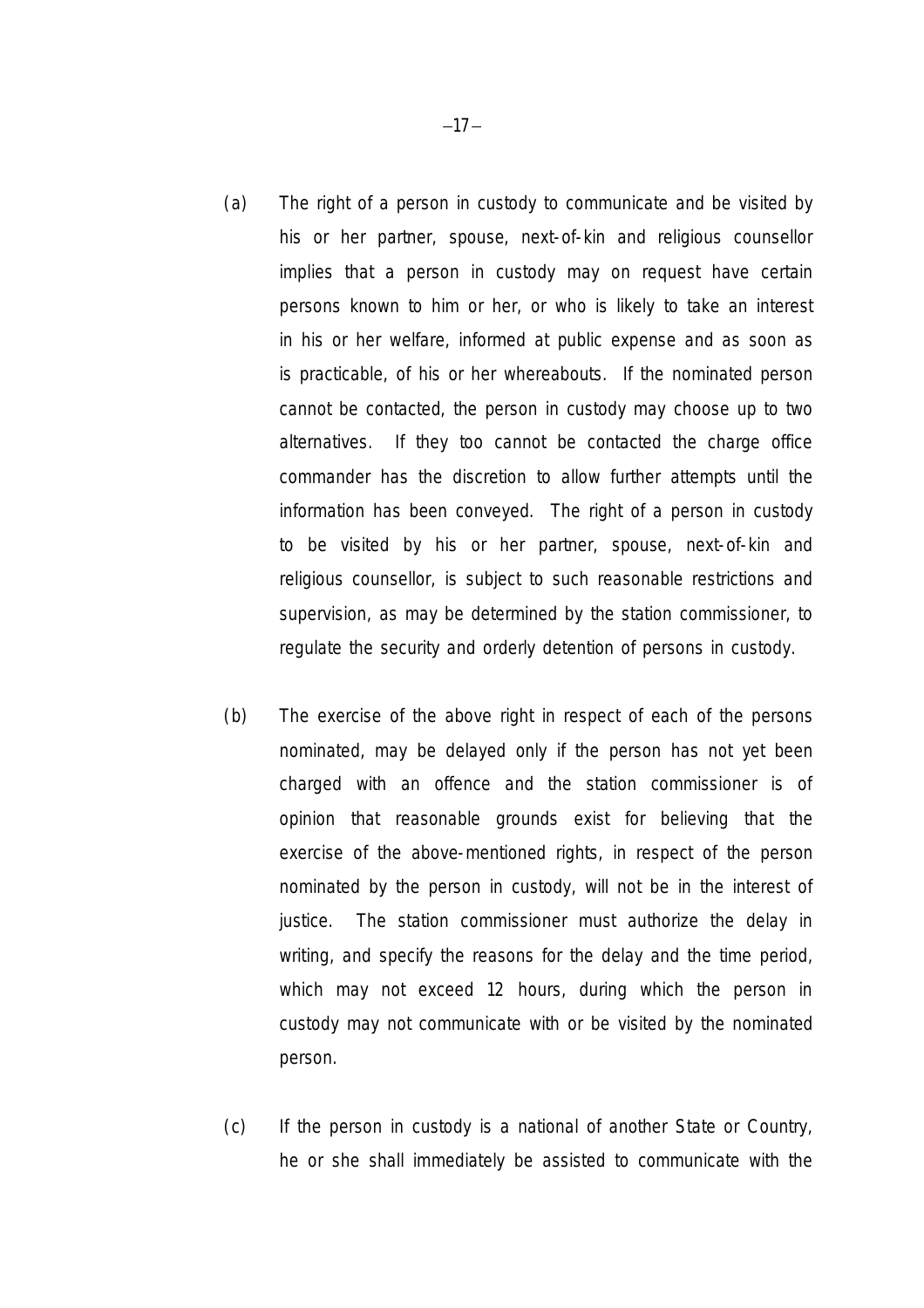nearest appropriate representative of that State or Country. If the *person in custody* is a stateless person but usually resides in a country other than the Republic of South Africa, he or she shall be assisted to communicate with the representative of such State.

- (d) Where an enquiry as to the whereabouts of a *person in custody* is made by a friend, relative or person with an interest in his or her welfare, this information shall be supplied, if the *person in custody* agrees, and if paragraph (b) does not apply.
- (e) Before any telephone call is made, the *person in custody* shall be informed that what he or she says during such call (other than in the case of a communication to a legal practitioner) may be listened to, and may be terminated if it is in the *interest of justice*.
- (4) A *person in custody* shall have the right to communicate with and to be visited by a medical practitioner of his or her choice.
	- (a) If a *person in custody* appears to be suffering from physical or mental illness, is injured, does not react to sensory stimulation, displays a lack of awareness of his or her surroundings or otherwise appears to need medical attention, the *charge office commander* or any *member* in control of a *person in custody* shall immediately call the district surgeon or, in urgent cases, send the person to the nearest provincial hospital available or call the nearest available medical practitioner.
	- (b) Where a *person in custody* requests to be examined or treated by a medical practitioner of his or her choice, in addition to any medical examination or treatment by a medical practitioner called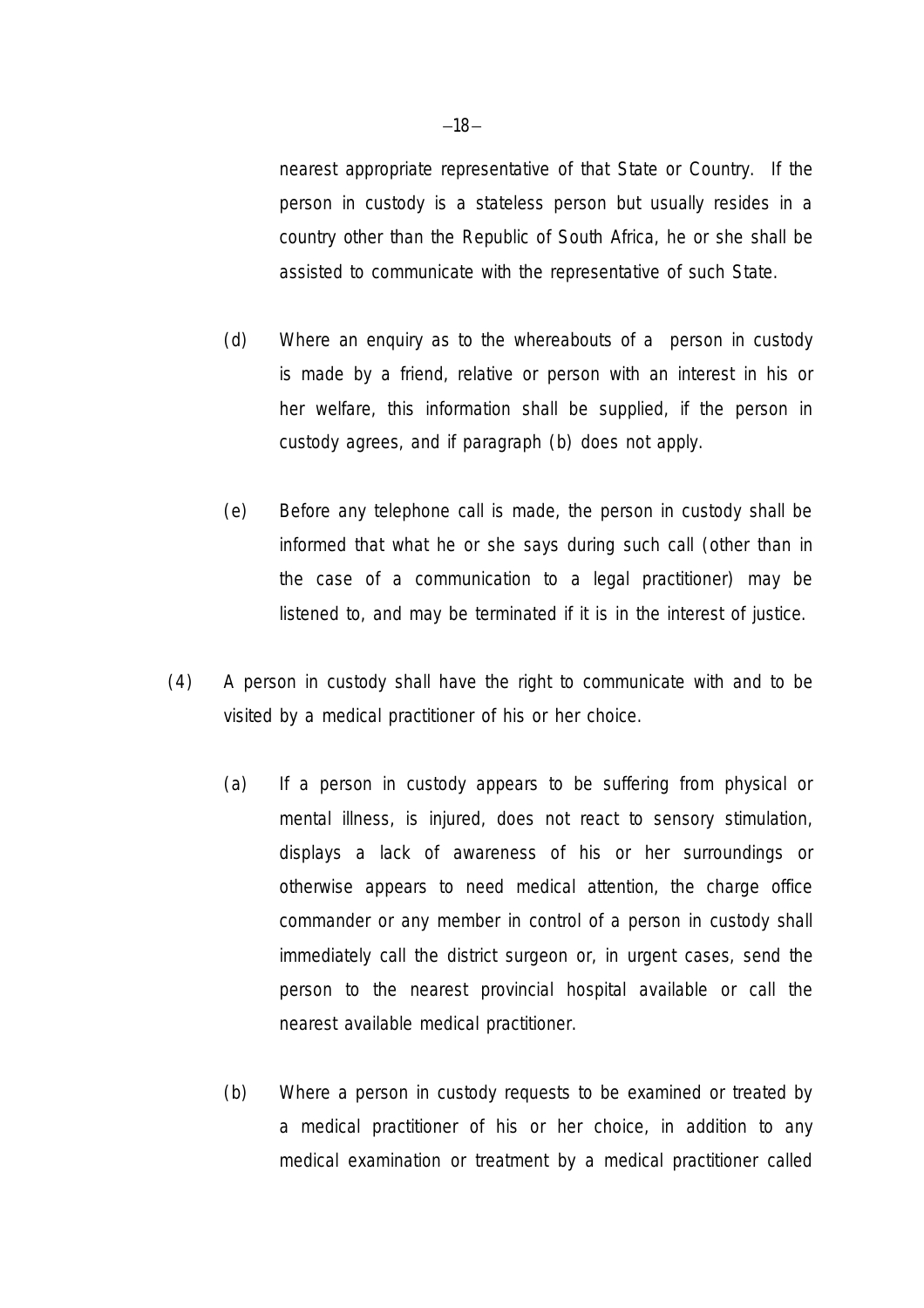by the police, his or her request must be acceded to, but he or she must be informed that he or she will have to bear the costs of such examination or treatment. The medical practitioner must also be informed that the *person in custody* will be responsible for payment of the costs of such examination or treatment.

- (c) All medical consultations should be conducted out of the sight and hearing of a *member*, unless the medical practitioner concerned, requests otherwise.
- (d) If a medical practitioner prescribes that medication be administered to a *person in custody,* the *charge office commander* is responsible for the safekeeping thereof and to ensure that he or she is given the opportunity to administer it at the appropriate time.
- (e) Whenever a *person in custody* is examined by a medical practitioner provided by the state, the medical practitioner shall be requested to supply the *station commissioner* with a written report, which shall include the following:
	- (i) any statements made by the person concerned which are relevant to the medical examination (including the description by the person concerned of his or her state of health and any allegations of *torture*);
	- (ii) a description of the objective medical findings based on a thorough medical examination; and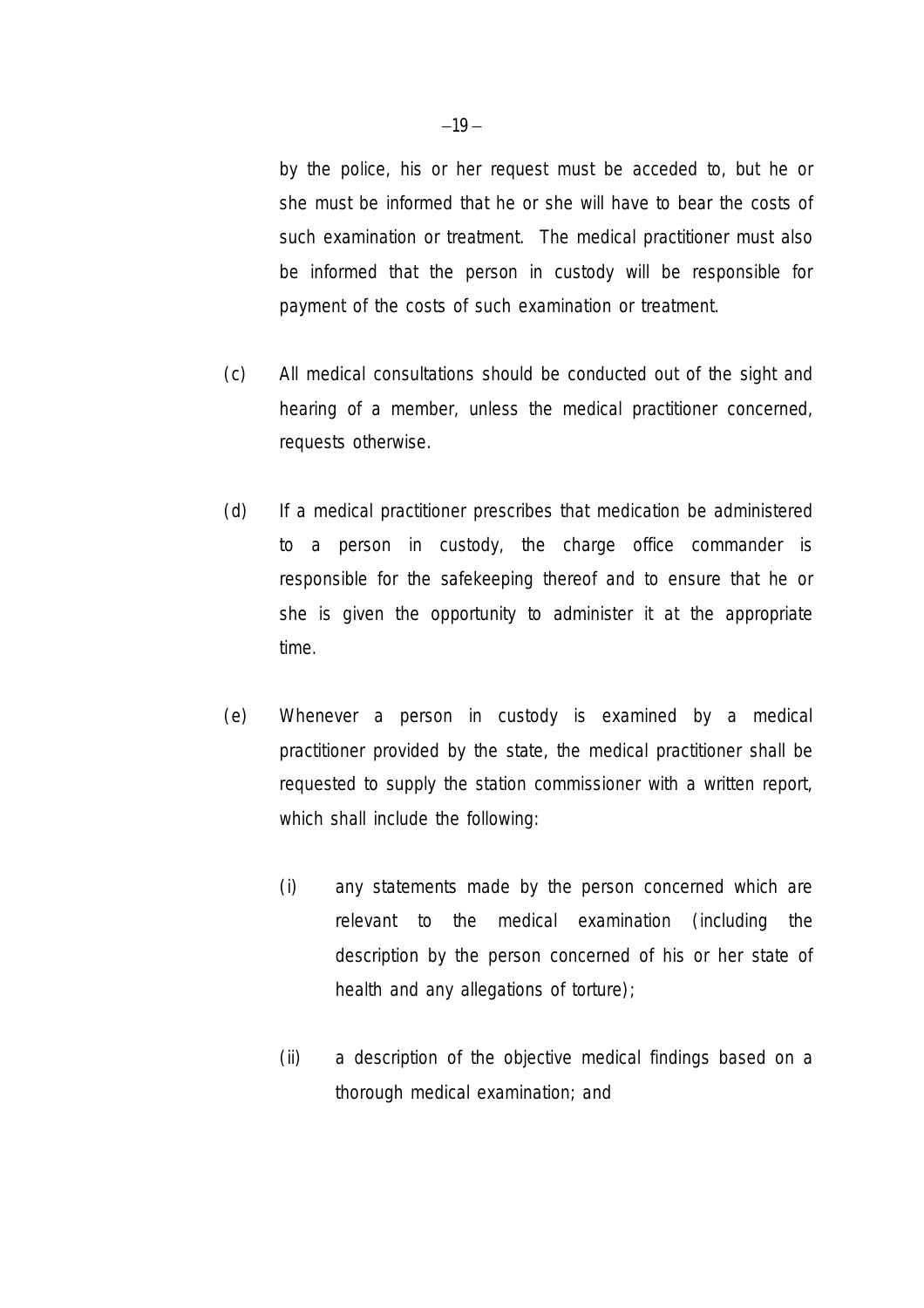(iii) the conclusions of the medical practitioner in the light of subsections (i) and (ii).

The written report shall be filed with the remand warrant, SAP 70 and body receipts.

(f) Whenever a complaint regarding *torture* is made by a *person in custody* to a medical practitioner and the medical practitioner is of the opinion that the examination revealed indications which tended to confirm such allegations, the medical practitioner shall be requested to send a copy of the report referred to in paragraph (e) above, to the nearest office of the Independent Complaints Directorate.

#### **Comment**:

- (1) **detained under conditions consonant with human dignity**: In terms of section 35(2)(e) of the Constitution, every *person in custody* has the right to be detained under conditions consonant with human dignity, which shall include at least the provision of adequate accommodation, nutrition, reading material and medical treatment at state expense;
- (2) **consult with a legal practitioner**: In terms of section 35(2)(b) and (c) of the Constitution, every detainee shall have the right to choose and to consult with a legal practitioner, to be informed of this right promptly and to have a legal practitioner assigned to him or her by the state at state expense, if substantial injustice would otherwise result.
- (3) **communication and visitation by a partner, spouse, next-of-kin and religious counsellor**: In terms of section 35(2)(f) of the Constitution a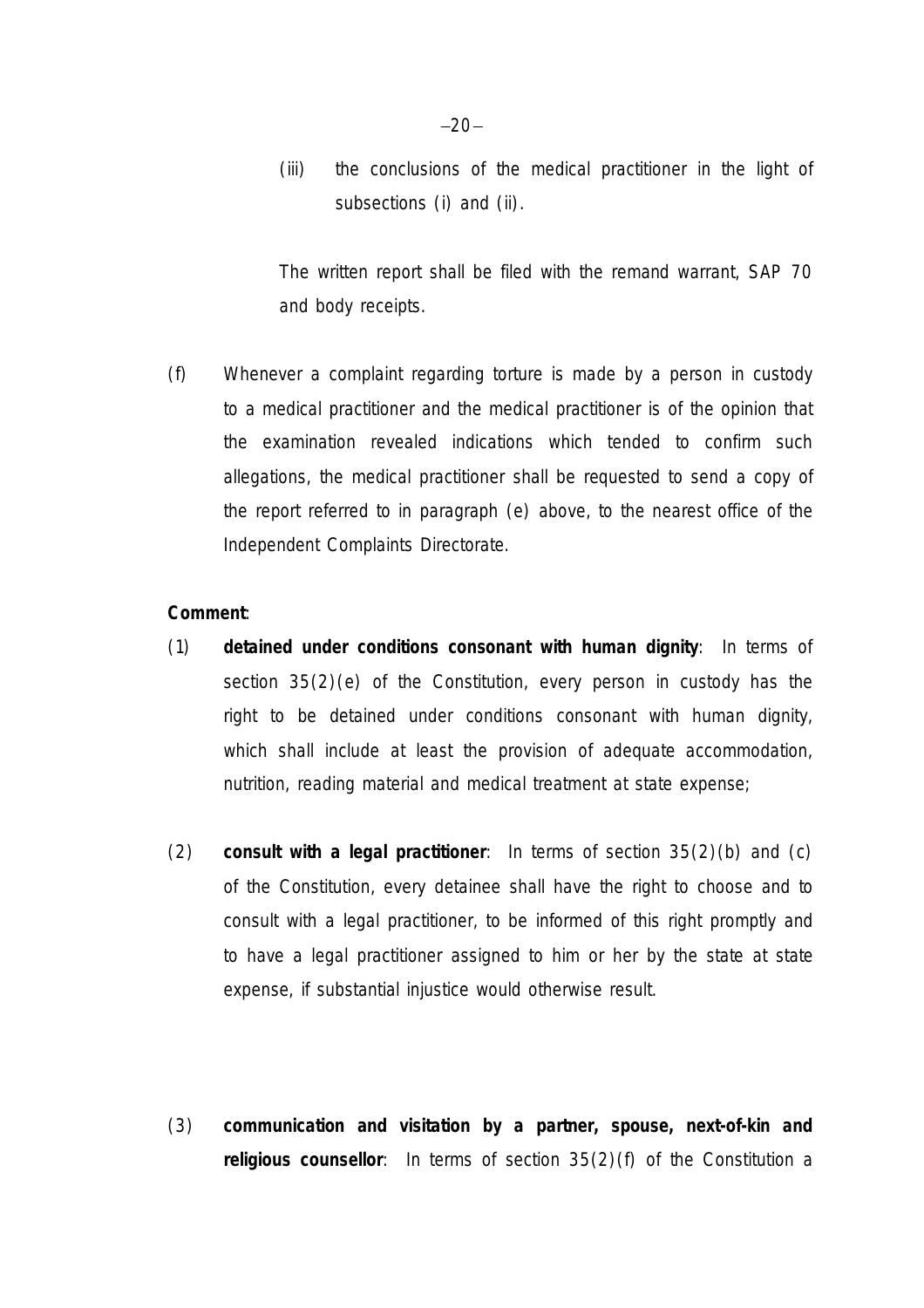*person in custody* shall have the right to communicate and be visited by his or her partner or spouse, next-of-kin, chosen religious counsellor.

(4) **medical examination of** *person in custody*: In terms of section 35(2)(e) and (f) of the Constitution every *person in custody* shall be given the opportunity to communicate with and to be visited by a medical practitioner of his or her choice.

# **7 Exceptions**

- (1) All rights referred to in paragraph 6 are subject to the limitation that a *person in custody* must submit to the disciplinary regulations applicable to awaiting trial prisoners.
- (2) Any disciplinary action taken in terms of paragraph 7(1) shall be recorded in the Occurrence Book by the *charge office commander*.

# **8 Recording of information**

A custody register shall be kept at each police station. Every action taken by a *member* regarding the *person in custody* shall be recorded by the *charge office commander* in the Custody Register or where appropriate in the Occurrence Book. It is the responsibility of the *station commissioner* to ensure that the *charge office commander* records every action with regard to a *person in custody,* as set out below:

(1) the date, time and reason of the arrest shall be recorded in the Custody Register;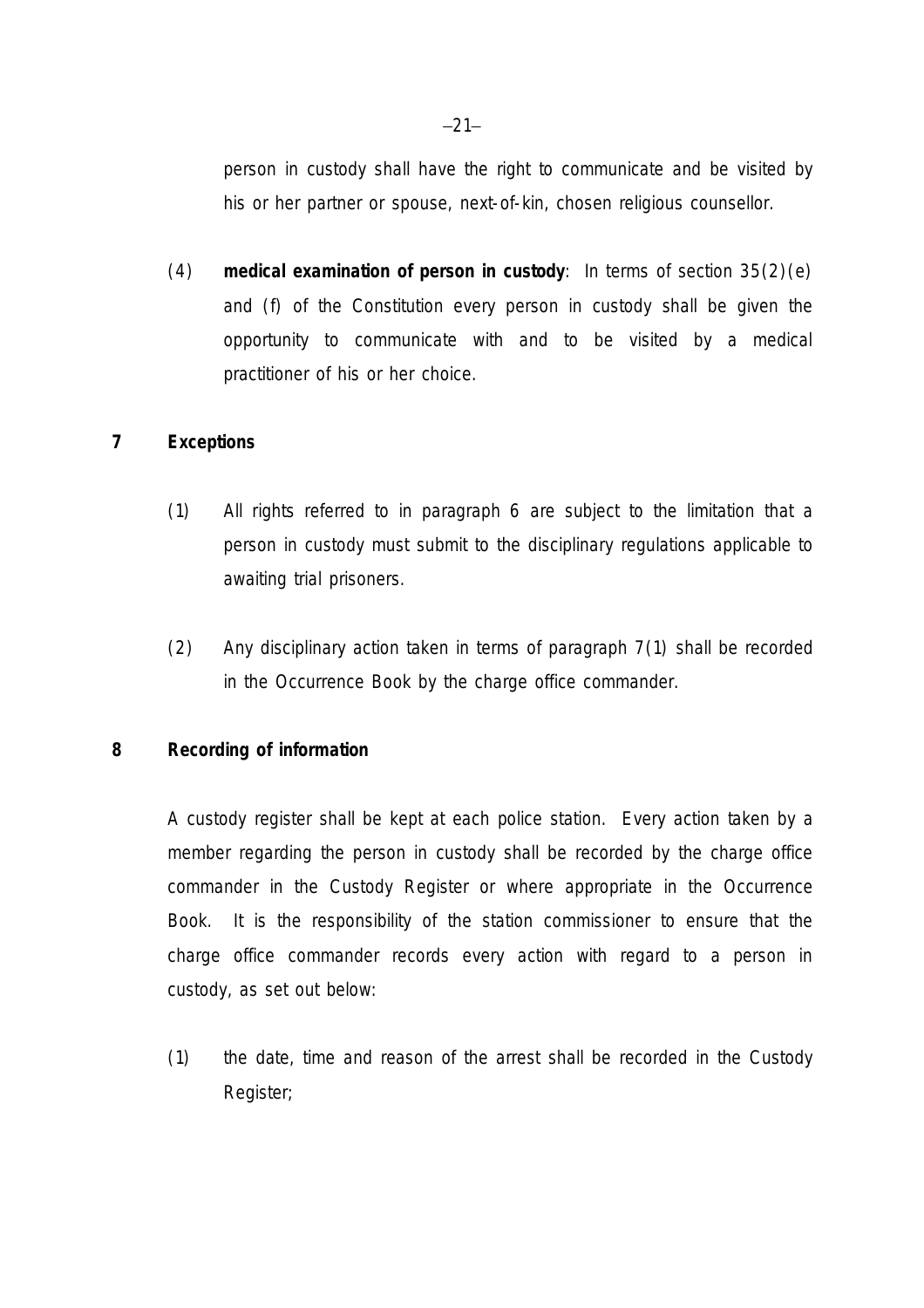- (2) any injury suffered before, during or after arrest, and the circumstances thereof shall be recorded in the Occurrence Book. Any other medical information such as when the *person in custody* underwent a medical examination, shall be recorded in the Occurrence Book and the entry number in the Occurrence Book, shall be recorded in the Custody Register. Subsequent occurrences in terms of this paragraph shall be cross-referenced in the Occurrence Book;
- (3) the serial number of the Notice of Rights in terms of the Constitution shall be recorded in the Custody Register;
- (4) the date and time of detention shall be recorded in the Custody Register;
- (5) if the *person in custody* requests to communicate with and be visited by his or her partner, spouse, next-of-kin, religious counsellor and his or her legal practitioner, this information together with any other information regarding visitation shall be recorded in the Occurrence Book. The entry number in the Occurrence Book shall be recorded in the appropriate columns of the Custody Register. Subsequent occurrences in terms of this paragraph shall be cross-referenced in the Occurrence Book;
- (6) if a *person in custody* has been removed for *questioning*, the date and time of removal and return, as well as the particulars of *the member* removing and returning such a person shall be recorded in the Occurrence Book and the entry number in the Occurrence Book shall be recorded in the Custody Register. Subsequent occurrences in terms of this paragraph shall be cross-referenced in the Occurrence Book; and
- (7) the date, time and reason of the release of the *person in custody* shall be recorded in the Custody Register.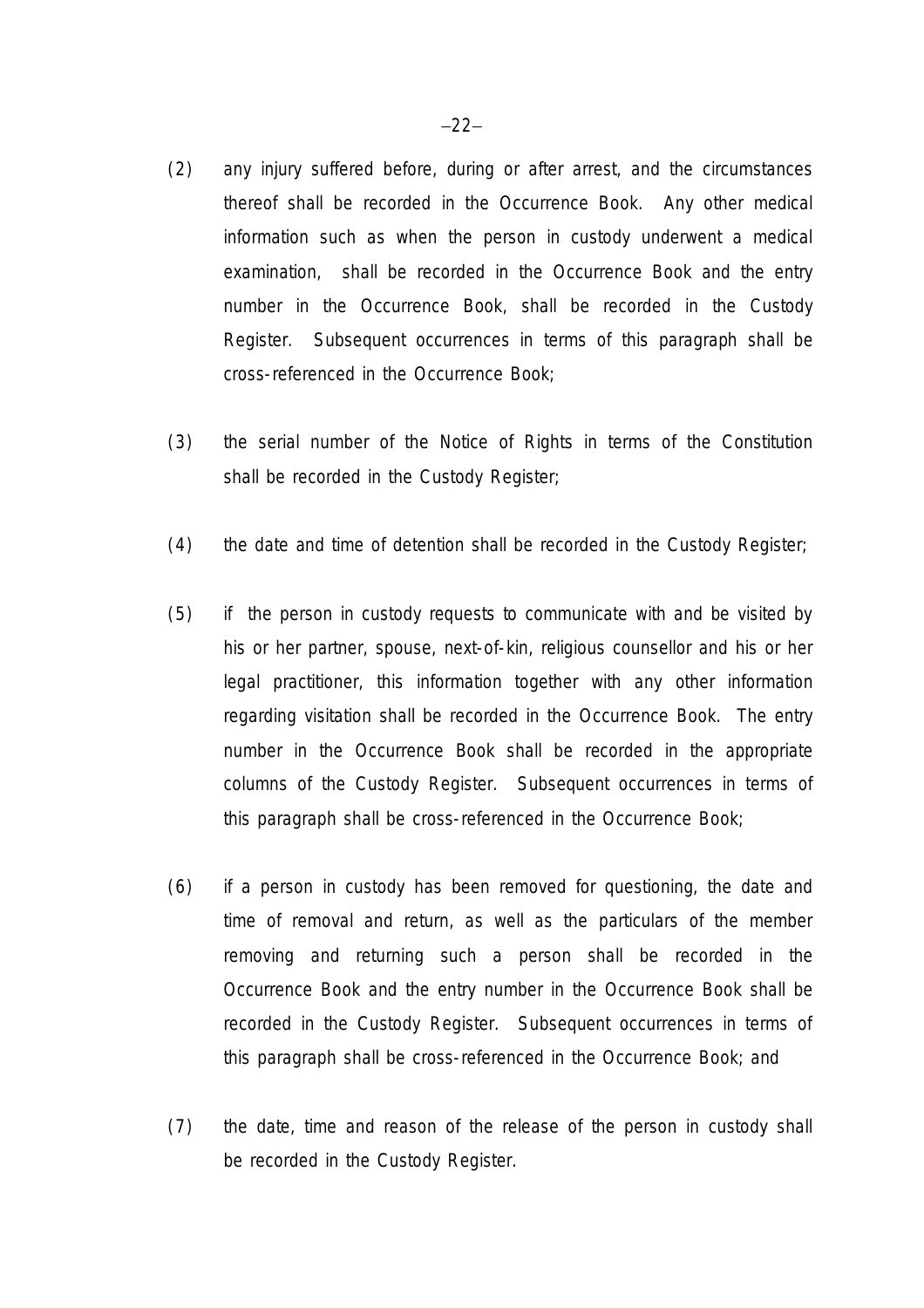# **9 Searches of persons in custody and seizure of objects in their possession**

- (1) The *charge office commander* is responsible to:
	- (a) ascertain what property a *person in custody* has with him or her when he or she arrives at the police station;
	- (b) ascertain what property a *person in custody* might have acquired for an unlawful or harmful purpose while in custody; and
	- (c) the safekeeping of any property which is taken from a *person in custody* and while such person remains at the police station.
- (2) In order to accomplish the above, the *charge office commander* must search the *person in custody* or authorise that the *person in custody* be searched to the extent that the *charge office commander* considers necessary, provided that an *intimate search* shall only be conducted subject to the conditions set out in paragraphs 9(7) and (8) below.
- (3) A search of a *person in custody* shall be conducted with strict regard to decency. A person shall be searched by a person of the same gender only. If no *member* of the same gender is available, the search shall be conducted by any person of the same gender designated for that purpose by a *member*.
- (4) All valuable possessions or dangerous objects found in the possession of a *person in custody*, shall be seized for safe keeping.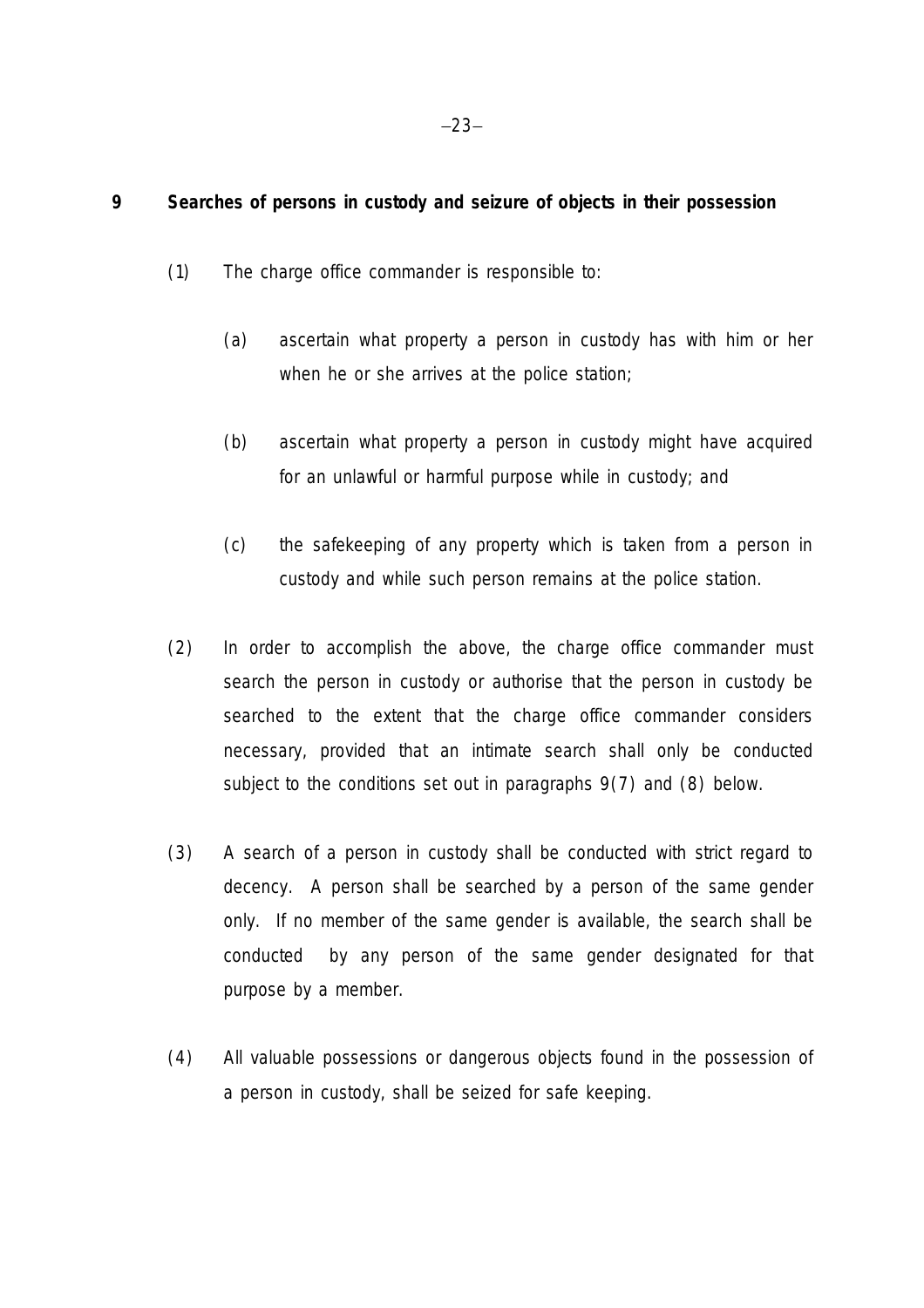- (5) Articles of clothing may only be seized if there are reasonable grounds to believe:
	- (a) that the *person in custody* may use such articles to cause physical injury to himself or herself or any other person, damage property or assist him or her to escape; or
	- (b) that they may afford evidence of the commission of an offence.
- (6) The *person in custody* shall be informed of the reason why anything is taken for safekeeping.
- (7) An *intimate search* may only be authorised by a *station commissioner* if he or she has reasonable grounds to believe:
	- (a) that a *person in custody* has concealed a dangerous weapon on his or her person; or
	- (b) that such a person has concealed on his or her person an article which may afford evidence of the commission of an offence.
- (8) An *intimate search* shall be conducted by a registered medical practitioner or a registered nurse.

# **10** *Questioning* **of** *persons in custody*

Every *member* shall follow the instructions set out below when *questioning* a *person in custody*.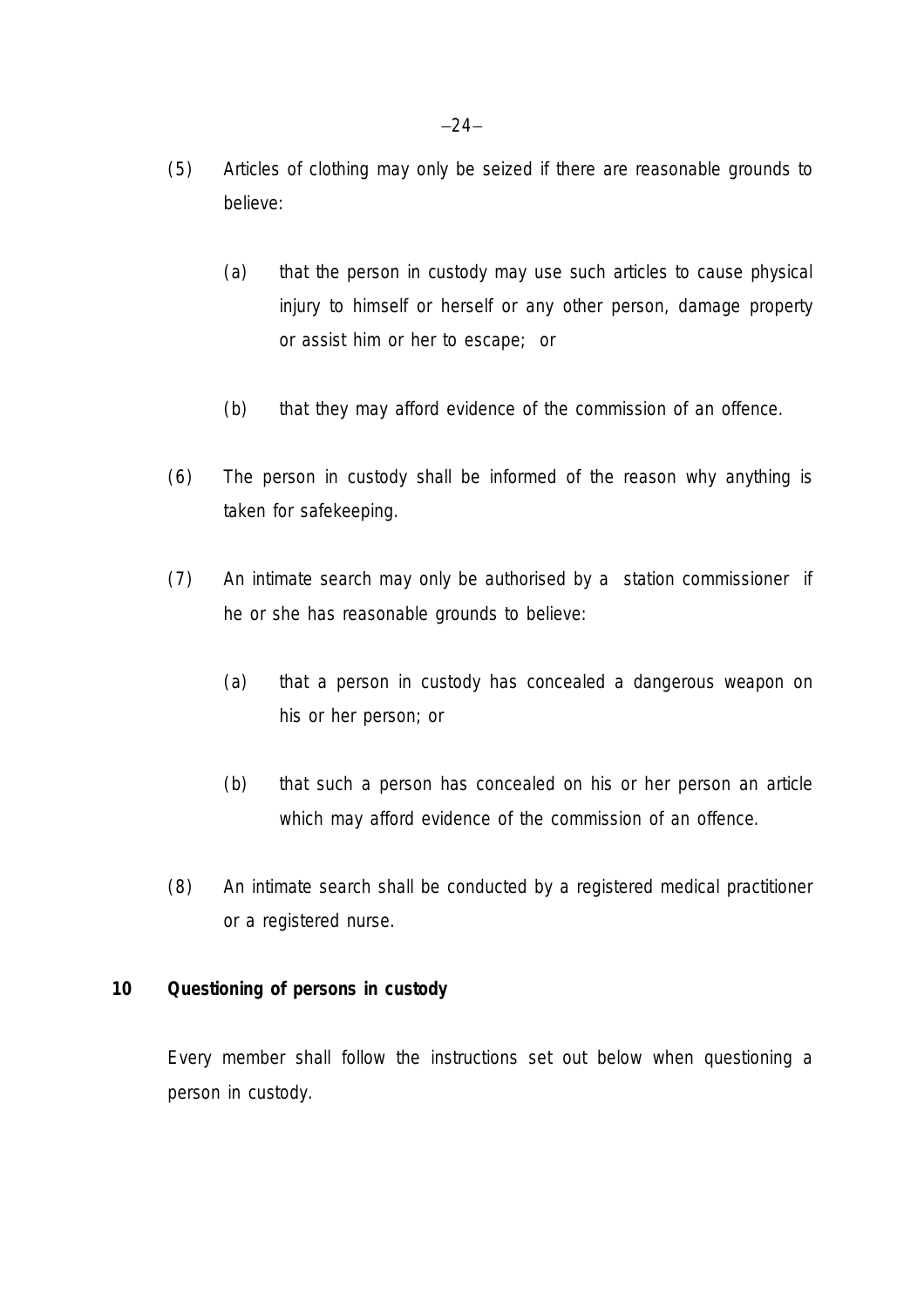- (1) Before the commencement of the *questioning* of a *person in custody* who has been arrested for the alleged commission of an offence, he or she shall, in a language which he or she understands,
	- (a) be informed of the offence in respect of which he or she will be questioned;
	- (b) be informed of his or her right to consult with a legal practitioner of his or her choice or, should he or she prefer, to apply to be provided with the services of a legal practitioner by the State;
	- (c) be informed that he or she has the right to remain silent and that anything he or she says may be used as evidence in a court of law; and
	- (d) be informed of his or her right to apply to be released on bail.

This shall be recorded in the Statement regarding Interview with Suspect.

- (2) Should the *questioning* of a *person in custody* be interrupted, the *member* conducting the *questioning* shall, on the resumption of the *questioning*, once again inform such person as set out in paragraph 10(1). This step shall also be duly recorded.
- (3) A juvenile in custody or a person who is mentally handicapped may only be questioned in the presence of an *appropriate adult* or where applicable, a legal practitioner. If an *appropriate adult* or legal practitioner is not present when the juvenile or mentally handicapped person is informed as set out in paragraph 10(1), the information must be repeated in the presence of the *appropriate adult* or legal practitioner.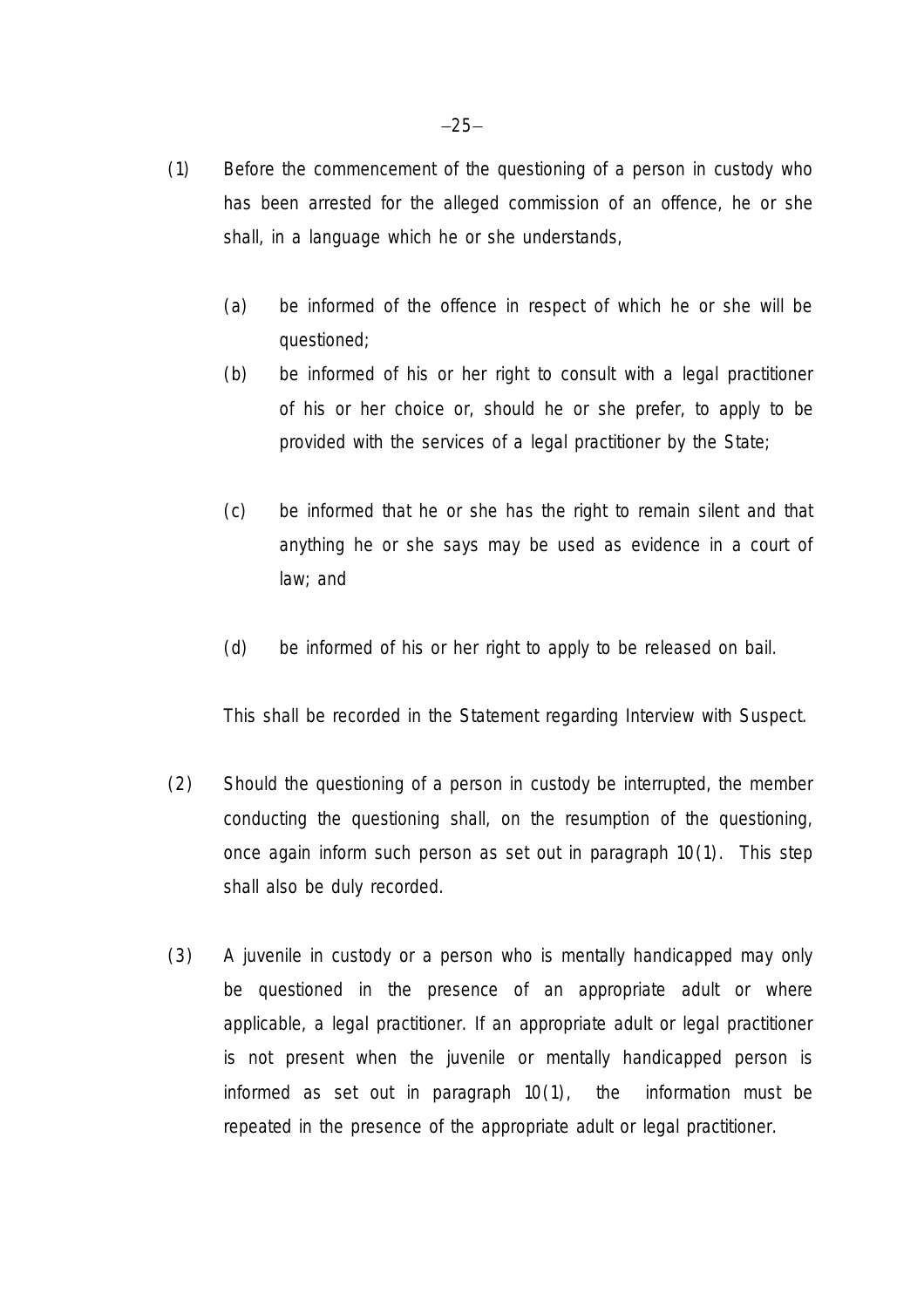- (4) If a *person in custody* indicates his or her willingness to make a confession or to point out anything, he or she shall,
	- (a) once again be informed as set out in paragraph 10 (1); and
	- (b) he or she should preferably be medically examined before and after making the confession or performing the pointing out.
- (5) No *member* may supply a *person in custody* with intoxicating liquor, drugs or medicine, except as provided for in paragraph 6(4)(d).
- (6) A *person in custody* who is under the influence of intoxicating liquor, drugs, medicine, or who is in a state of shock shall, unless the *interests of justice* require otherwise, not be questioned.
- (7) The following rules shall apply with respect to the duration of *questioning*:
	- (a) A *person in custody* shall, in every period of 24 hours be allowed an uninterrupted period of at least 8 hours to rest, free from *questioning*, travelling or any interruption arising out of the investigation concerned. This should usually be at night and this period may only be interrupted or delayed, if the *interests of justice* require otherwise.
	- (b) If it is necessary to continue with *questioning* for more than two hours, the person being questioned must be allowed a rest period of at least ten minutes after the completion of every two hour period of *questioning*.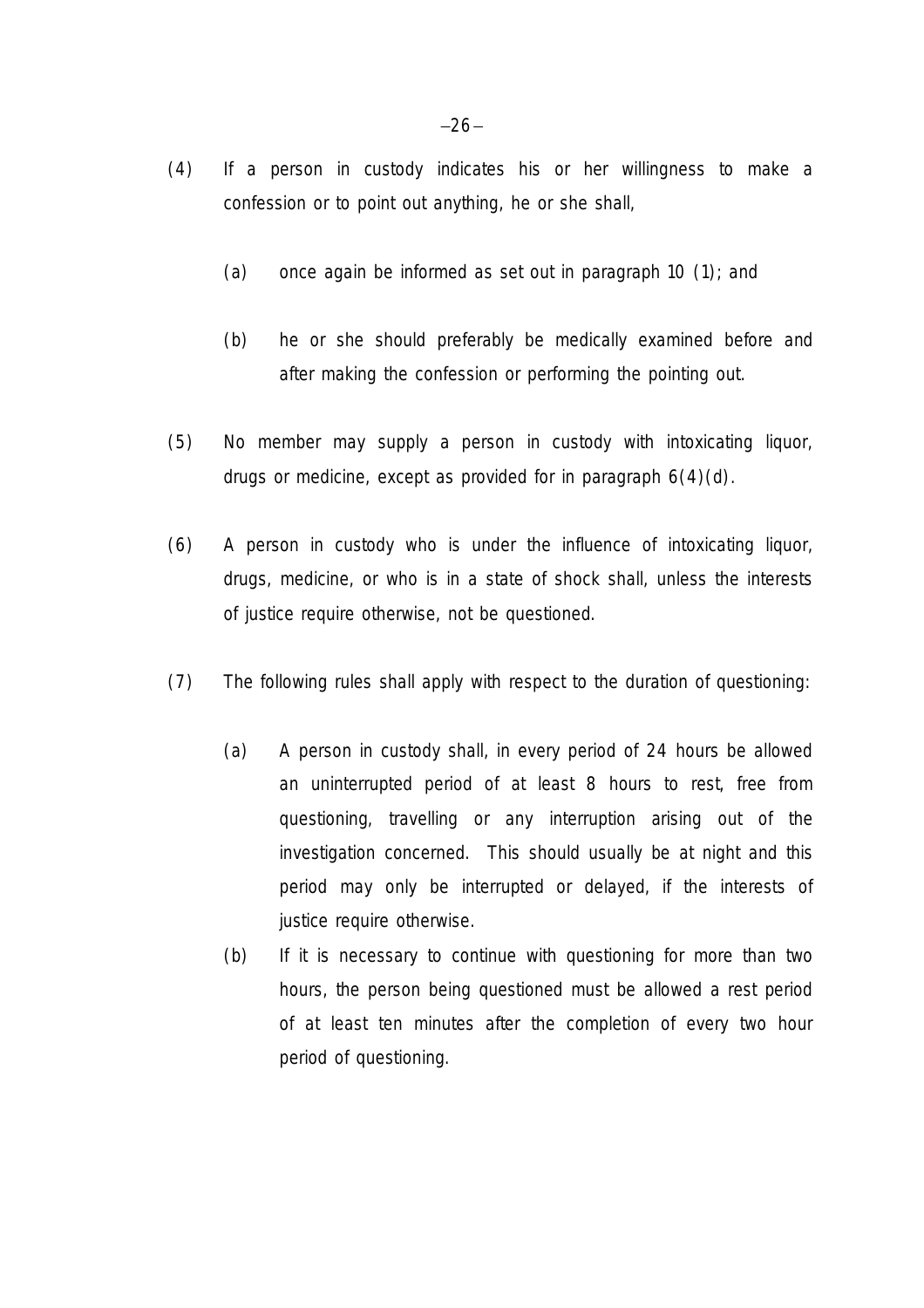- (8) A *person in custody* shall be afforded a reasonable opportunity to enjoy his or her meal during meal times and may not be questioned while doing so.
- (9) Not more than two *members* may be present during the *questioning* of a *person in custody*, and not more than three teams of two *members* each may conduct the *questioning* of a *person in custody*.
- (10) A person of the same gender as the *person in custody*, shall, whenever reasonably possible, be present during the *questioning* of a *person in custody*.
- (11) As far as practicable, *questioning* shall take place in a *questioning* room which must be adequately heated, lit and ventilated.
- (12) *Members* conducting a *questioning* shall identify themselves to a *person in custody* before the *questioning* commences.
- (13) Commanders at all levels shall keep proper supervision of all *questioning* conducted by a *member* under his or her command.

#### **Comment**:

The fact that a person made a statement as a result of *torture* will render such evidence inadmissible in terms of section 35(5) of the Constitution.

# **11 Electronic Recording**

The introduction of a system of electronic recording of *questioning* by *members* is envisaged. Whenever a system of electronic recording of *questioning* is used the following instructions shall be adhered to: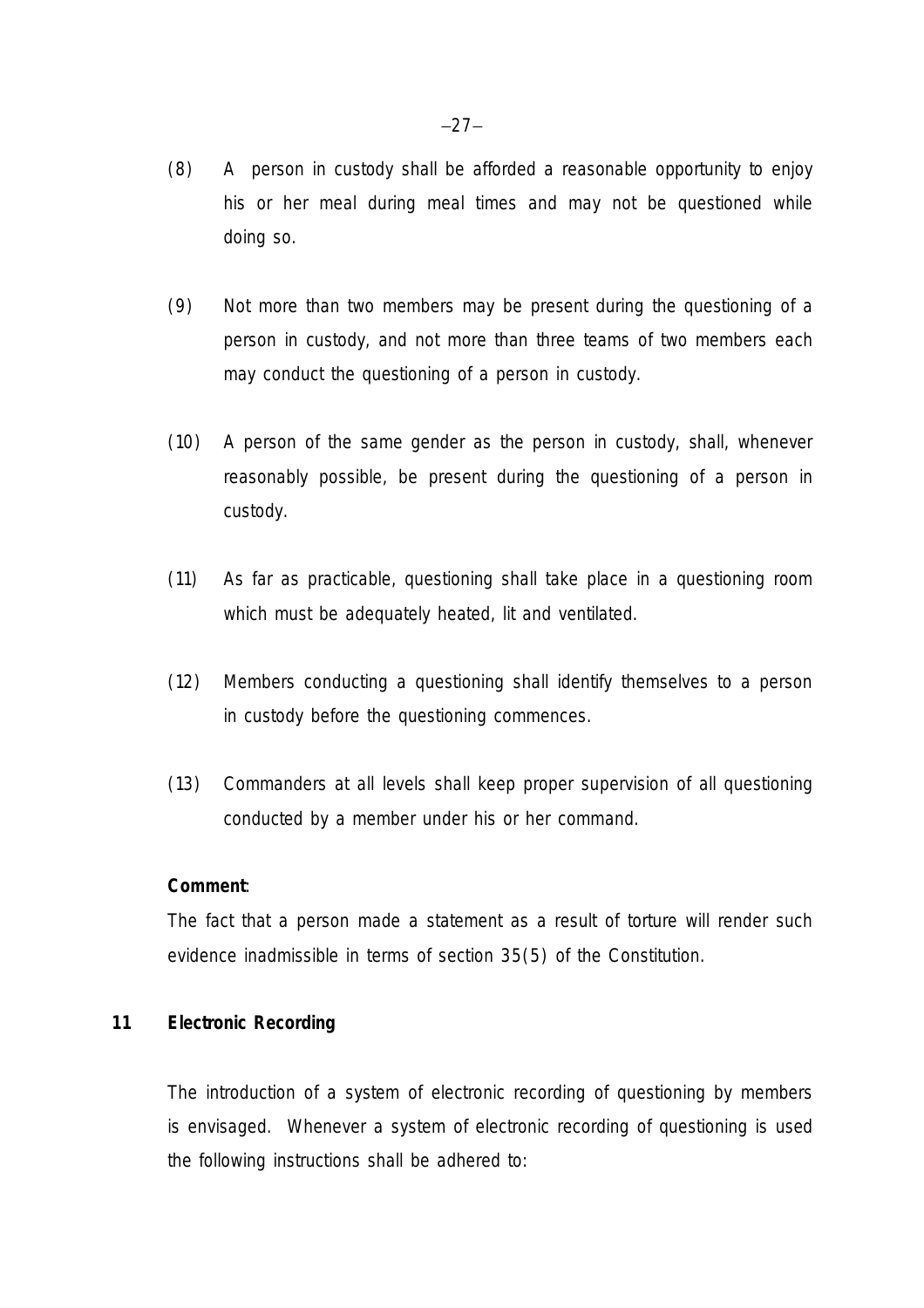- (1) The electronic recording of a *questioning* shall only be done after the *person in custody* has been informed that the *questioning* will be electronically recorded.
- (2) If a *questioning* is recorded electronically, the entire *questioning* must be recorded and not just a part thereof. The *questioning* must be electronically recorded on two tapes or disks.
- (3) When a *person in custody* is brought into the *questioning* room, the *member* shall, without delay, but in sight of the *person in custody*, load the equipment with previously unused tapes or disks and set it to record. The tapes or disks must be opened in the presence of the *person in custody*.
- (4) The *member* shall start the recording of the *questioning*, with the following information:
	- (a) that the *questioning* is being recorded electronically;
	- (b) the name and rank of the *member*, the name of the interpreter and the name and rank of any other *member* present;
	- (c) the name of the *person in custody* and any other party present (eg. his or her legal practitioner);
	- (d) the date, time of commencement and place of *questioning*; and
	- (e) that the *person in custody* will be given a notice about what will happen to the tapes or disks.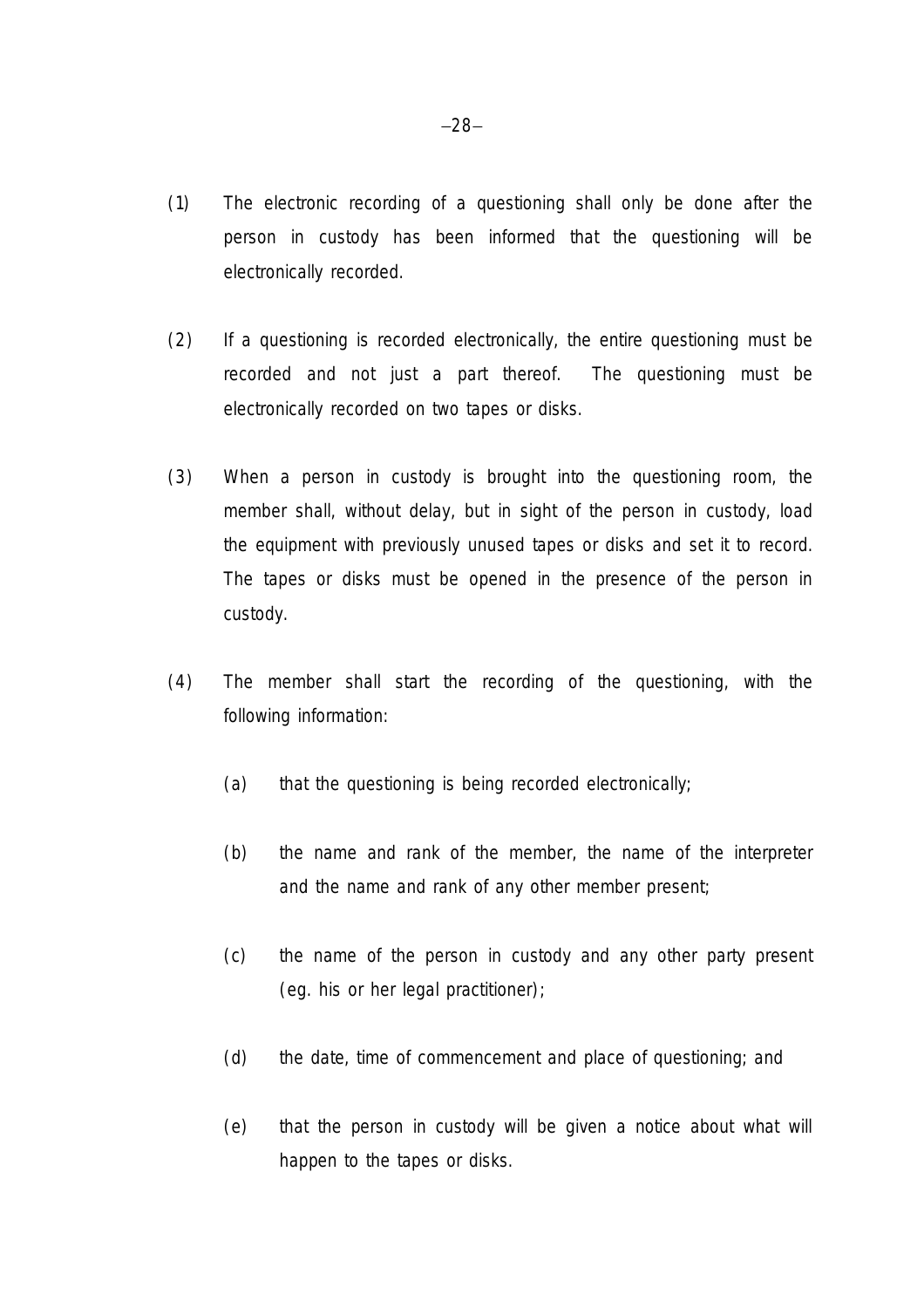- (5) If a *person in custody* refuses to answer questions while the answers are being recorded electronically, but indicates his or her willingness to answer when the answers are not electronically recorded, this refusal and indication of his or willingness must be recorded and the tape recorder may then be switched off before the *questioning* continues.
- (6) The *member* shall hereafter again inform the *person in custody* as contemplated in paragraph 10(1).
- (7) If the *person in custody* raises objections to the *questioning* being recorded electronically, either at the outset or during the *questioning* or during a break in the *questioning*, his or her objections shall be recorded on the tapes or disks. After the objections have been recorded on the tapes or disks, or after the *person in custody* has refused to have his or her objections recorded, the *member* shall turn off the equipment. In such event, he or she must record that the equipment shall be turned off, give the reasons therefor, and turn it off.
- (8) If the *person in custody* lodges a complaint concerning his or her detention or if he or she gives information concerning a matter not related to his or her *questioning*, such complaint or information shall be recorded unless the *person in custody* objects to it being recorded. The decision to continue with the *questioning* is at the discretion of the *member*. If it is continued, the *member* must inform the *person in custody* that the complaint will be dealt with after the *questioning*. The *member* must then deal with it as soon as the *questioning* has been concluded or as soon as practicable thereafter.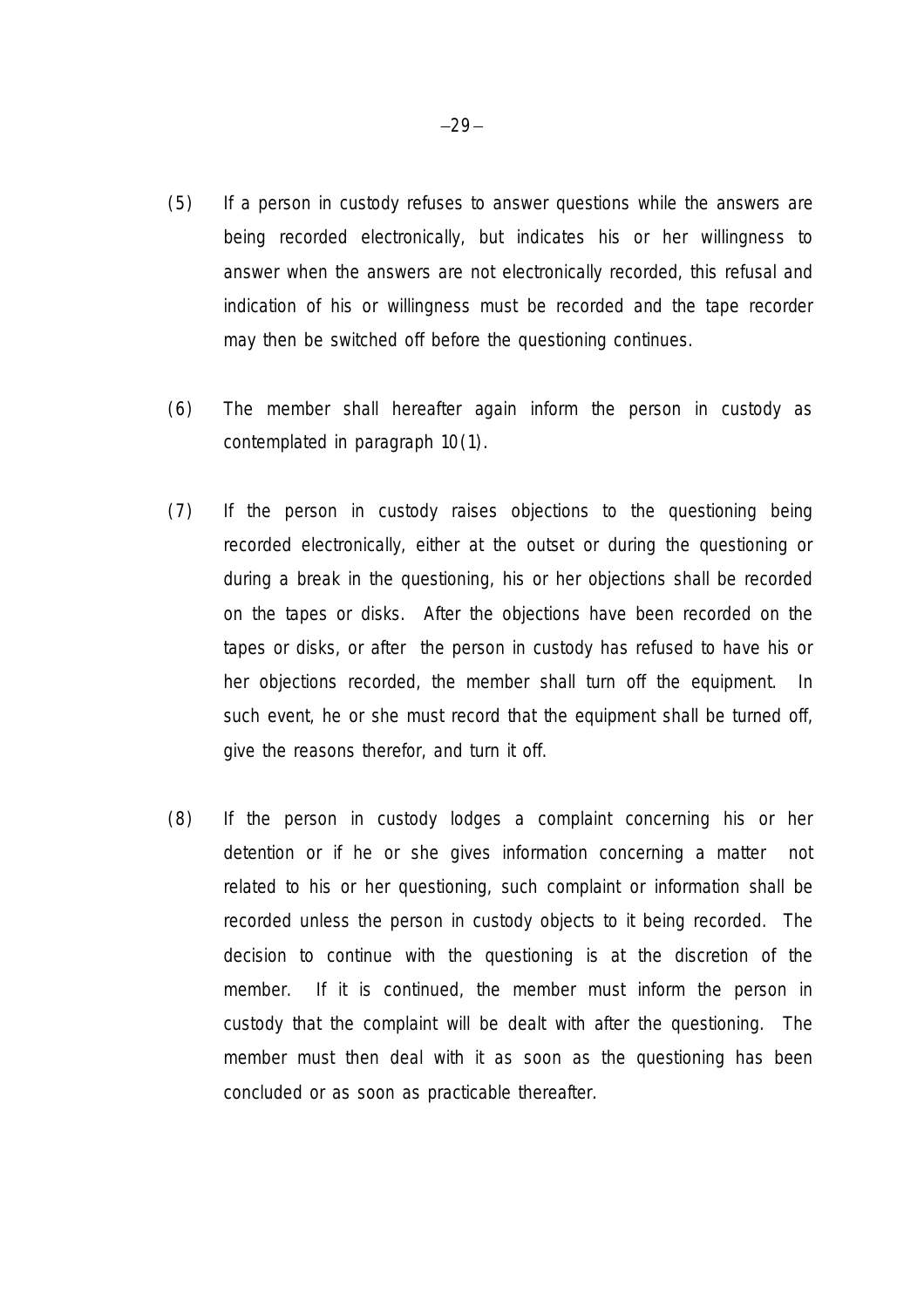- (9) Where a tape or disk is reaching its end, the *member* must inform the *person in custody* and round off that part of the *questioning*, remove the tapes or disks and insert new tapes or disks, which must be opened in the presence of the *person in custody*. One of the old tapes or disks must be sealed with a master label and both must be marked with an identification number immediately after they have been removed from the equipment.
- (10) An interruption of the *questioning* involving the *person in custody* leaving the *questioning* room, must be recorded, together with the reason for it and the duration thereof. The tapes or disks must then be removed from the equipment and be dealt with in the same manner as if the *questioning* had been concluded.
- (11) A short break, in which both the *person in custody* and the *member* remain in the room, must be recorded. The equipment may be switched off, but it is not necessary to remove the tapes or disks. Resumption of the *questioning* must be recorded.
- (12) Whenever there has been a break in the *questioning*, the *member* conducting the *questioning* must ensure that the *person in custody* is still aware of his or her constitutional rights. If there is doubt, the *person in custody* must once again be informed of his or her constitutional rights.
- (13) In the event of a failure of equipment which can be rectified quickly, this must be done and the reason for any break must be recorded and the time when the *questioning* resumes. Where the further use of the equipment is impossible and no alternative is readily available, the *questioning* may continue without being electronically recorded.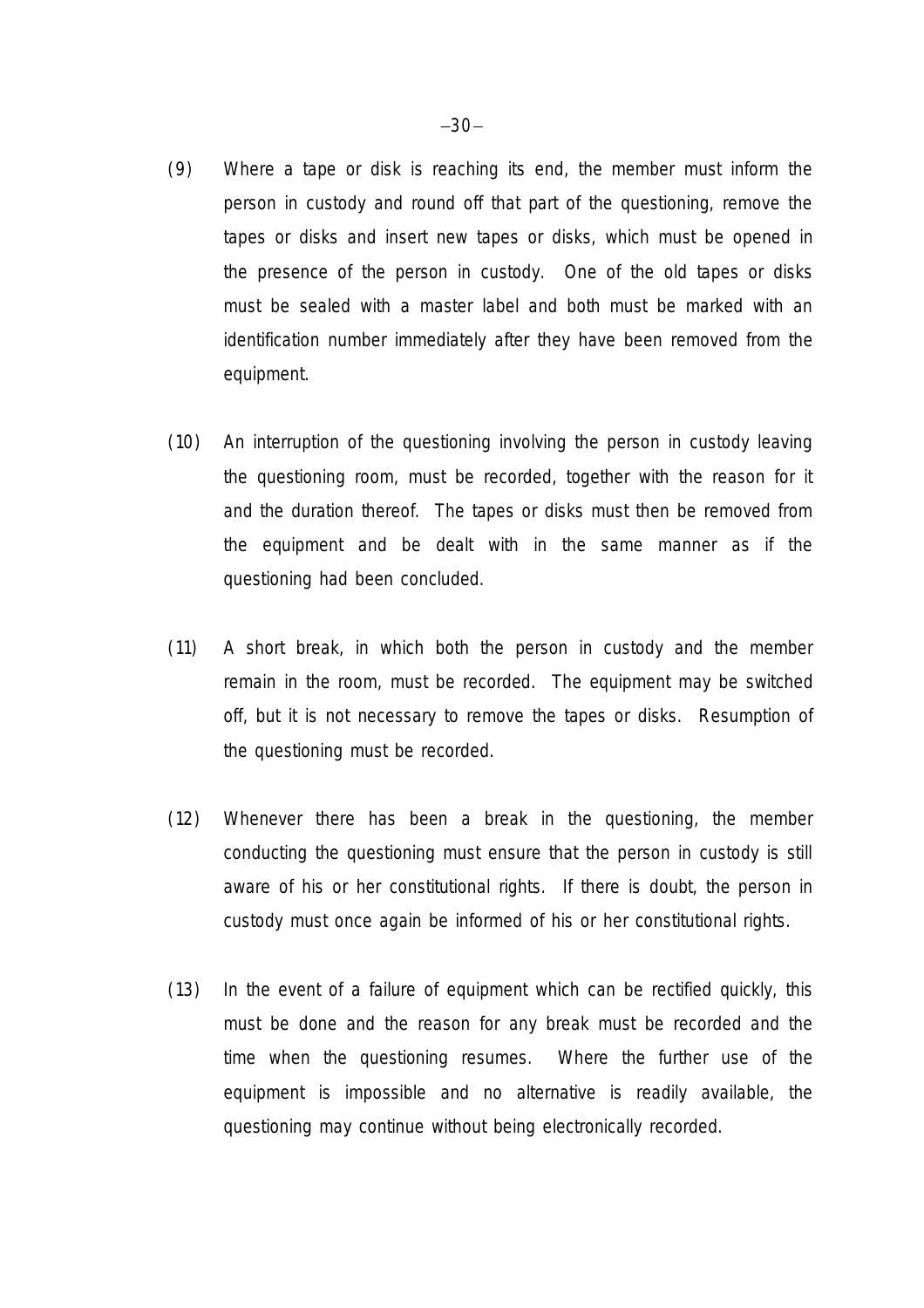- (14) If one of the tapes or disks are damaged during *questioning*, it should be sealed as a master tape or disk and marked with an identification number in the presence of the *person in custody*, and the *questioning* should be resumed where it stopped. The undamaged tape or disk should be copied and the original sealed in the usual way. If equipment for copying the undamaged tape or disk is not readily available, both tapes or disks must be sealed in the prescribed manner, and the *questioning* resumed.
- (15) At the conclusion of a *questioning*, including the taking and reading back of any written statement, the *person in custody* must be offered the opportunity to clarify anything he or she has said and to add anything he or she wishes to add. The time must then be recorded and the equipment switched off.
- (16) One tape or disk must be used as a master tape or disk, which must be sealed with a master label and marked with an identification number and treated as an exhibit. The *member* must sign the label and ask the *person in custody* and any third party to sign it as well. If either, or both, refuse to sign the label, a *member* shall be called into the *questioning* room and be asked to sign it.
- (17) The *member* must then give the *person in custody* a written notice explaining the use which will be made of the recording, and the arrangements for access to it.
- (18) The other tape or disk may be used as a working copy and for transcription purposes. A transcribed copy of the *questioning* may, at his or her request, be made available to the *person in custody*.